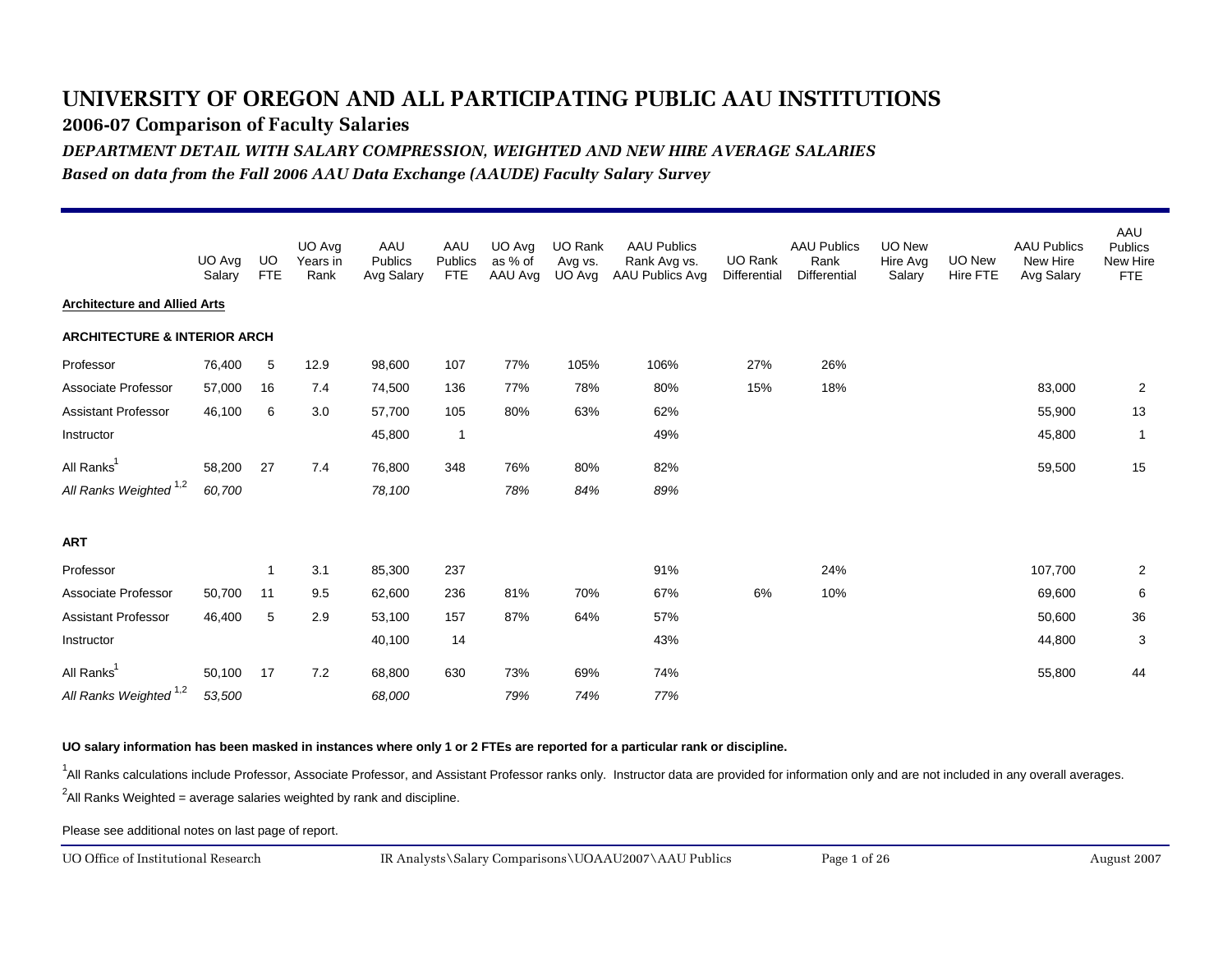**2006-07 Comparison of Faculty Salaries**

*DEPARTMENT DETAIL WITH SALARY COMPRESSION, WEIGHTED AND NEW HIRE AVERAGE SALARIES*

*Based on data from the Fall 2006 AAU Data Exchange (AAUDE) Faculty Salary Survey*

|                                     | UO Avg<br>Salary | UO<br><b>FTE</b> | UO Avg<br>Years in<br>Rank | AAU<br>Publics<br>Avg Salary | AAU<br>Publics<br><b>FTE</b> | UO Avg<br>as % of<br>AAU Avg | UO Rank<br>Avg vs.<br>UO Avg | <b>AAU Publics</b><br>Rank Avg vs.<br><b>AAU Publics Avg</b> | UO Rank<br>Differential | <b>AAU Publics</b><br>Rank<br><b>Differential</b> | UO New<br>Hire Avg<br>Salary | <b>UO New</b><br>Hire FTE | <b>AAU Publics</b><br>New Hire<br>Avg Salary | AAU<br><b>Publics</b><br>New Hire<br><b>FTE</b> |
|-------------------------------------|------------------|------------------|----------------------------|------------------------------|------------------------------|------------------------------|------------------------------|--------------------------------------------------------------|-------------------------|---------------------------------------------------|------------------------------|---------------------------|----------------------------------------------|-------------------------------------------------|
| <b>Architecture and Allied Arts</b> |                  |                  |                            |                              |                              |                              |                              |                                                              |                         |                                                   |                              |                           |                                              |                                                 |
| <b>ART HISTORY</b>                  |                  |                  |                            |                              |                              |                              |                              |                                                              |                         |                                                   |                              |                           |                                              |                                                 |
| Professor                           | 82,100           | $\overline{4}$   | 12.1                       | 101,100                      | 111                          | 81%                          | 113%                         | 108%                                                         | 40%                     | 34%                                               |                              |                           |                                              |                                                 |
| Associate Professor                 | 53,100           | 4                | 10.4                       | 69,200                       | 85                           | 77%                          | 73%                          | 74%                                                          | 7%                      | 13%                                               |                              |                           | 75,300                                       | 4                                               |
| <b>Assistant Professor</b>          | 48,100           | 3                | 2.8                        | 56,900                       | 60                           | 85%                          | 66%                          | 61%                                                          |                         |                                                   |                              |                           | 60,500                                       | 10                                              |
| Instructor                          |                  |                  |                            | 44,000                       | 6                            |                              |                              | 47%                                                          |                         |                                                   |                              |                           | 42,900                                       | 3                                               |
| All Ranks <sup>1</sup>              | 62,300           | 11               | 8.9                        | 80,100                       | 256                          | 78%                          | 86%                          | 86%                                                          |                         |                                                   |                              |                           | 64,700                                       | 14                                              |
| All Ranks Weighted <sup>1,2</sup>   | 62,200           |                  |                            | 77,100                       |                              | 81%                          | 86%                          | 88%                                                          |                         |                                                   |                              |                           |                                              |                                                 |
| <b>ARTS &amp; ADMINISTRATION</b>    |                  |                  |                            |                              |                              |                              |                              |                                                              |                         |                                                   |                              |                           |                                              |                                                 |
| Professor                           |                  |                  |                            |                              |                              |                              |                              |                                                              |                         |                                                   |                              |                           |                                              |                                                 |
| Associate Professor                 |                  |                  |                            | 90,000                       | $\mathbf{1}$                 |                              |                              | 96%                                                          |                         | 96%                                               |                              |                           | 90,000                                       | $\mathbf{1}$                                    |
| Assistant Professor                 | 41,200           | 3                | 2.8                        |                              |                              |                              | 57%                          |                                                              |                         |                                                   |                              |                           |                                              |                                                 |
| Instructor                          |                  |                  |                            |                              |                              |                              |                              |                                                              |                         |                                                   |                              |                           |                                              |                                                 |
| All Ranks <sup>1</sup>              | 41,200           | 3                | 2.8                        | 90,000                       | 1                            | 46%                          | 57%                          | 96%                                                          |                         |                                                   |                              |                           | 90,000                                       | $\mathbf{1}$                                    |
| All Ranks Weighted <sup>1,2</sup>   | 41,200           |                  |                            | 90,000                       |                              | 46%                          | 57%                          | 102%                                                         |                         |                                                   |                              |                           |                                              |                                                 |

#### **UO salary information has been masked in instances where only 1 or 2 FTEs are reported for a particular rank or discipline.**

<sup>1</sup>All Ranks calculations include Professor, Associate Professor, and Assistant Professor ranks only. Instructor data are provided for information only and are not included in any overall averages.

 $^2$ All Ranks Weighted = average salaries weighted by rank and discipline.

Please see additional notes on last page of report.

UO Office of Institutional Research

August 2007 IR Analysts\Salary Comparisons\UOAAU2007\AAU Publics Page 2 of 26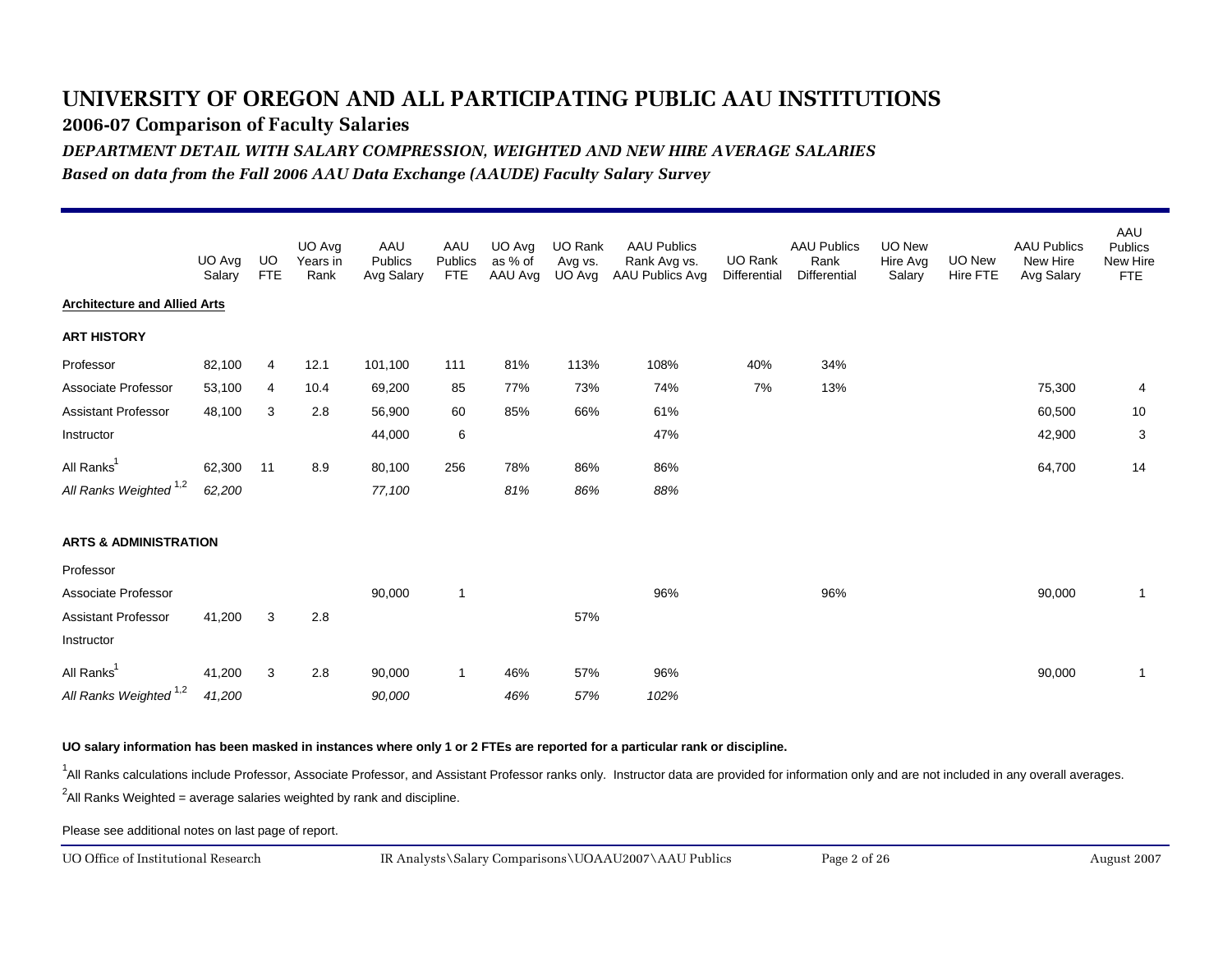**2006-07 Comparison of Faculty Salaries**

*DEPARTMENT DETAIL WITH SALARY COMPRESSION, WEIGHTED AND NEW HIRE AVERAGE SALARIES*

*Based on data from the Fall 2006 AAU Data Exchange (AAUDE) Faculty Salary Survey*

|                                     | UO Avg<br>Salary | UO.<br><b>FTE</b> | UO Avg<br>Years in<br>Rank | AAU<br>Publics<br>Avg Salary | AAU<br>Publics<br><b>FTE</b> | UO Avg<br>as % of<br>AAU Avg | UO Rank<br>Avg vs.<br>UO Avg | <b>AAU Publics</b><br>Rank Avg vs.<br>AAU Publics Avg | <b>UO Rank</b><br>Differential | <b>AAU Publics</b><br>Rank<br><b>Differential</b> | UO New<br>Hire Avg<br>Salary | <b>UO New</b><br>Hire FTE | <b>AAU Publics</b><br>New Hire<br>Avg Salary | AAU<br><b>Publics</b><br>New Hire<br>FTE |
|-------------------------------------|------------------|-------------------|----------------------------|------------------------------|------------------------------|------------------------------|------------------------------|-------------------------------------------------------|--------------------------------|---------------------------------------------------|------------------------------|---------------------------|----------------------------------------------|------------------------------------------|
| <b>Architecture and Allied Arts</b> |                  |                   |                            |                              |                              |                              |                              |                                                       |                                |                                                   |                              |                           |                                              |                                          |
| <b>LANDSCAPE ARCHITECTURE</b>       |                  |                   |                            |                              |                              |                              |                              |                                                       |                                |                                                   |                              |                           |                                              |                                          |
| Professor                           | 73,000           | 4                 | 14.9                       | 95,800                       | 18                           | 76%                          | 100%                         | 103%                                                  | 31%                            | 26%                                               |                              |                           |                                              |                                          |
| Associate Professor                 |                  | 2                 | 5.6                        | 71,100                       | 39                           |                              |                              | 76%                                                   |                                | 16%                                               |                              |                           |                                              |                                          |
| <b>Assistant Professor</b>          |                  | $\overline{2}$    | 3.6                        | 56,200                       | 23                           |                              |                              | 60%                                                   |                                |                                                   |                              |                           | 54,000                                       | $\overline{1}$                           |
| Instructor                          |                  |                   |                            | 47,700                       | $\overline{\mathbf{4}}$      |                              |                              | 51%                                                   |                                |                                                   |                              |                           | 30,000                                       | -1                                       |
| All Ranks <sup>1</sup>              | 59,900           | 8                 | 9.7                        | 72,400                       | 80                           | 83%                          | 82%                          | 78%                                                   |                                |                                                   |                              |                           | 54,000                                       | $\overline{1}$                           |
| All Ranks Weighted <sup>1,2</sup>   | 56,500           |                   |                            | 75,500                       |                              | 75%                          | 78%                          | 86%                                                   |                                |                                                   |                              |                           |                                              |                                          |
| PLANNING, PUBLIC POLICY, & MGMT     |                  |                   |                            |                              |                              |                              |                              |                                                       |                                |                                                   |                              |                           |                                              |                                          |
| Professor                           |                  | 2                 | 12.1                       | 119,700                      | 178                          |                              |                              | 128%                                                  |                                | 40%                                               |                              |                           | 130,800                                      | $\overline{2}$                           |
| Associate Professor                 | 58,000           | $\overline{4}$    | 6.4                        | 82,400                       | 124                          | 70%                          | 80%                          | 88%                                                   | 9%                             | 15%                                               |                              |                           | 92,000                                       | 5                                        |
| <b>Assistant Professor</b>          |                  | $\mathbf{2}$      | 4.1                        | 68,100                       | 127                          |                              |                              | 73%                                                   |                                |                                                   |                              |                           | 73,800                                       | 15                                       |
| Instructor                          |                  |                   |                            | 47,900                       | $\overline{1}$               |                              |                              | 51%                                                   |                                |                                                   |                              |                           |                                              |                                          |
| All Ranks <sup>1</sup>              | 67,400           | 8                 | 7.3                        | 93,600                       | 429                          | 72%                          | 93%                          | 100%                                                  |                                |                                                   |                              |                           | 83,100                                       | 22                                       |
| All Ranks Weighted <sup>1,2</sup>   | 72,200           |                   |                            | 91,600                       |                              | 79%                          | 99%                          | 104%                                                  |                                |                                                   |                              |                           |                                              |                                          |

**UO salary information has been masked in instances where only 1 or 2 FTEs are reported for a particular rank or discipline.**

<sup>1</sup>All Ranks calculations include Professor, Associate Professor, and Assistant Professor ranks only. Instructor data are provided for information only and are not included in any overall averages.

 $^2$ All Ranks Weighted = average salaries weighted by rank and discipline.

Please see additional notes on last page of report.

UO Office of Institutional Research

August 2007 IR Analysts\Salary Comparisons\UOAAU2007\AAU Publics Page 3 of 26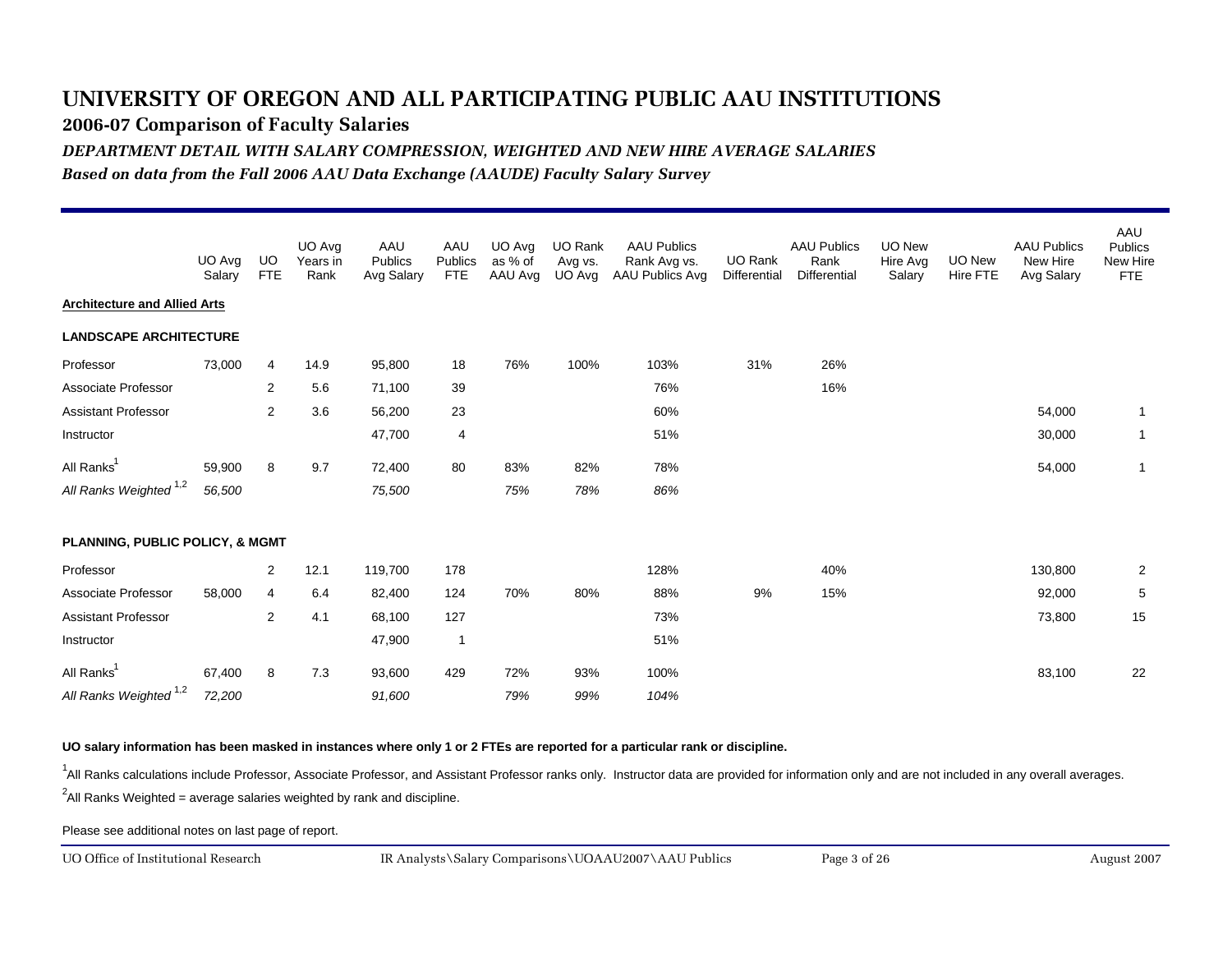**2006-07 Comparison of Faculty Salaries**

*DEPARTMENT DETAIL WITH SALARY COMPRESSION, WEIGHTED AND NEW HIRE AVERAGE SALARIES*

*Based on data from the Fall 2006 AAU Data Exchange (AAUDE) Faculty Salary Survey*

|                                   | UO Avg<br>Salary | UO<br><b>FTE</b> | UO Avg<br>Years in<br>Rank | AAU<br>Publics<br>Avg Salary | AAU<br>Publics<br><b>FTE</b> | UO Avg<br>as % of<br>AAU Avg | UO Rank<br>Avg vs.<br>UO Avg | <b>AAU Publics</b><br>Rank Avg vs.<br>AAU Publics Avg | UO Rank<br>Differential | <b>AAU Publics</b><br>Rank<br><b>Differential</b> | <b>UO New</b><br>Hire Avg<br>Salary | UO New<br>Hire FTE | <b>AAU Publics</b><br>New Hire<br>Avg Salary | AAU<br><b>Publics</b><br>New Hire<br>FTE |
|-----------------------------------|------------------|------------------|----------------------------|------------------------------|------------------------------|------------------------------|------------------------------|-------------------------------------------------------|-------------------------|---------------------------------------------------|-------------------------------------|--------------------|----------------------------------------------|------------------------------------------|
| <b>CAS Humanities</b>             |                  |                  |                            |                              |                              |                              |                              |                                                       |                         |                                                   |                                     |                    |                                              |                                          |
| <b>CLASSICS AND HUMANITIES</b>    |                  |                  |                            |                              |                              |                              |                              |                                                       |                         |                                                   |                                     |                    |                                              |                                          |
| Professor                         |                  |                  |                            | 100,600                      | 132                          |                              |                              | 108%                                                  |                         | 36%                                               |                                     |                    | 123,500                                      | $\overline{2}$                           |
| Associate Professor               | 59,700           | 3                | 7.1                        | 67,100                       | 92                           | 89%                          | 82%                          | 72%                                                   | 12%                     | 15%                                               |                                     |                    | 76,900                                       | 3                                        |
| <b>Assistant Professor</b>        |                  | $\mathbf{1}$     | 1.1                        | 53,200                       | 69                           |                              |                              | 57%                                                   |                         |                                                   |                                     |                    | 54,600                                       | 13                                       |
| Instructor                        |                  |                  |                            | 34,600                       | $\boldsymbol{2}$             |                              |                              | 37%                                                   |                         |                                                   |                                     |                    |                                              |                                          |
| All Ranks <sup>1</sup>            | 57,500           | $\overline{4}$   | 5.6                        | 78,900                       | 293                          | 73%                          | 79%                          | 84%                                                   |                         |                                                   |                                     |                    | 66,000                                       | 18                                       |
| All Ranks Weighted <sup>1,2</sup> | 55,400           |                  |                            | 75,100                       |                              | 74%                          | 76%                          | 85%                                                   |                         |                                                   |                                     |                    |                                              |                                          |
| <b>COMPARATIVE LITERATURE</b>     |                  |                  |                            |                              |                              |                              |                              |                                                       |                         |                                                   |                                     |                    |                                              |                                          |
| Professor                         |                  |                  |                            | 111,500                      | 70                           |                              |                              | 119%                                                  |                         | 45%                                               |                                     |                    | 92,600                                       | $\overline{1}$                           |
| Associate Professor               |                  | 1                | 0.1                        | 69,400                       | 43                           |                              |                              | 74%                                                   |                         | 15%                                               |                                     |                    | 59,700                                       | -1                                       |
| <b>Assistant Professor</b>        |                  | $\overline{2}$   | 9.1                        | 55,600                       | 39                           |                              |                              | 60%                                                   |                         |                                                   |                                     |                    | 52,900                                       | 10                                       |
| Instructor                        |                  |                  |                            | 48,800                       | 3                            |                              |                              | 52%                                                   |                         |                                                   |                                     |                    |                                              |                                          |
| All Ranks <sup>1</sup>            | 49,500           | 3                | 6.1                        | 85,200                       | 152                          | 58%                          | 68%                          | 91%                                                   |                         |                                                   |                                     |                    | 56,800                                       | 12                                       |
| All Ranks Weighted <sup>1,2</sup> | 51,100           |                  |                            | 80,500                       |                              | 63%                          | 70%                          | 91%                                                   |                         |                                                   |                                     |                    |                                              |                                          |

#### **UO salary information has been masked in instances where only 1 or 2 FTEs are reported for a particular rank or discipline.**

<sup>1</sup>All Ranks calculations include Professor, Associate Professor, and Assistant Professor ranks only. Instructor data are provided for information only and are not included in any overall averages.

 $^2$ All Ranks Weighted = average salaries weighted by rank and discipline.

Please see additional notes on last page of report.

UO Office of Institutional Research

August 2007 IR Analysts\Salary Comparisons\UOAAU2007\AAU Publics Page 4 of 26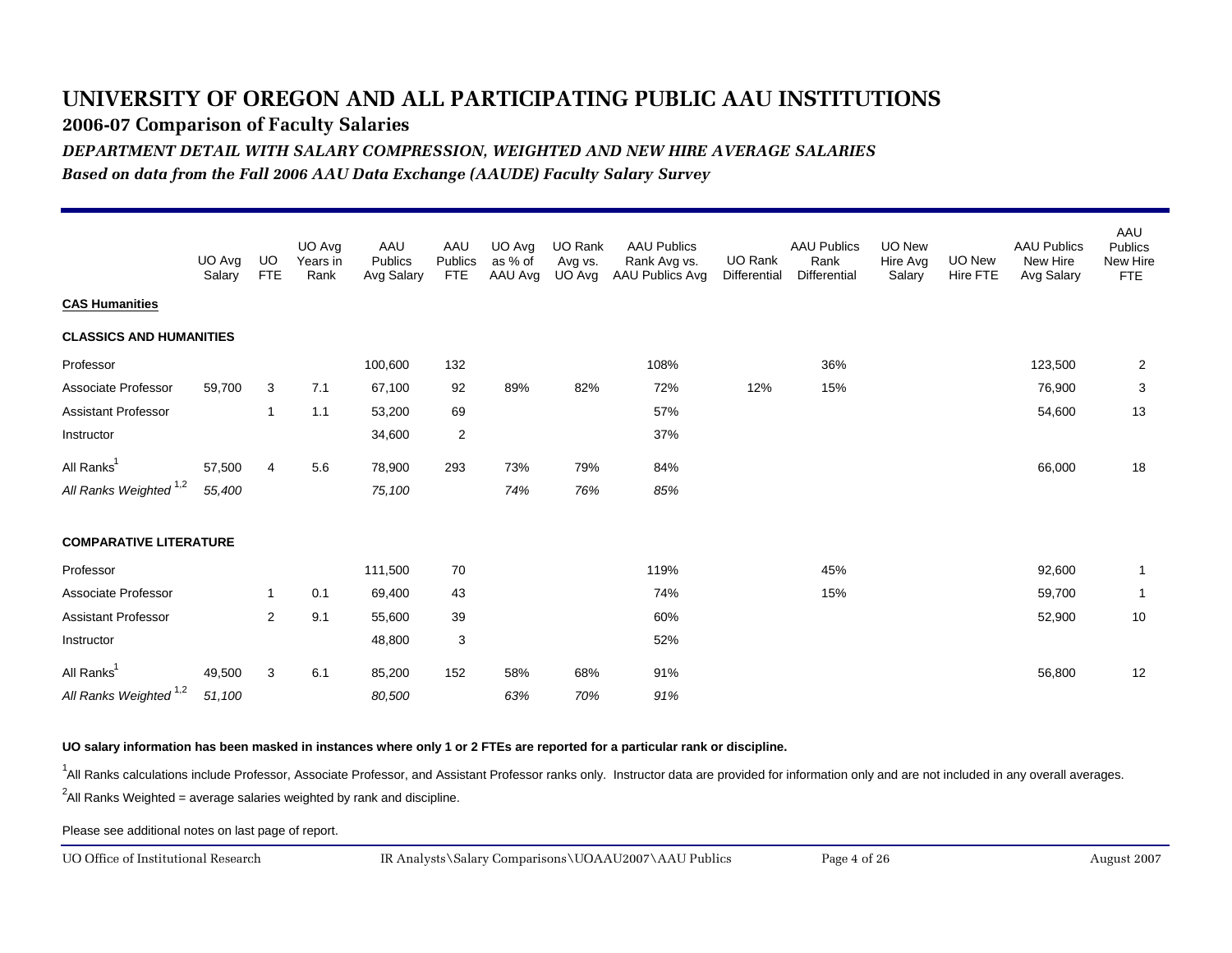**2006-07 Comparison of Faculty Salaries**

*DEPARTMENT DETAIL WITH SALARY COMPRESSION, WEIGHTED AND NEW HIRE AVERAGE SALARIES*

*Based on data from the Fall 2006 AAU Data Exchange (AAUDE) Faculty Salary Survey*

|                                              | UO Avg<br>Salary | UO.<br><b>FTE</b> | UO Avg<br>Years in<br>Rank | AAU<br>Publics<br>Avg Salary | AAU<br>Publics<br><b>FTE</b> | UO Avg<br>as % of<br>AAU Avg | UO Rank<br>Avg vs.<br>UO Avg | <b>AAU Publics</b><br>Rank Avg vs.<br>AAU Publics Avg | <b>UO Rank</b><br>Differential | <b>AAU Publics</b><br>Rank<br><b>Differential</b> | UO New<br>Hire Avg<br>Salary | UO New<br>Hire FTE | <b>AAU Publics</b><br>New Hire<br>Avg Salary | AAU<br><b>Publics</b><br>New Hire<br><b>FTE</b> |
|----------------------------------------------|------------------|-------------------|----------------------------|------------------------------|------------------------------|------------------------------|------------------------------|-------------------------------------------------------|--------------------------------|---------------------------------------------------|------------------------------|--------------------|----------------------------------------------|-------------------------------------------------|
| <b>CAS Humanities</b>                        |                  |                   |                            |                              |                              |                              |                              |                                                       |                                |                                                   |                              |                    |                                              |                                                 |
| <b>CREATIVE WRITING</b>                      |                  |                   |                            |                              |                              |                              |                              |                                                       |                                |                                                   |                              |                    |                                              |                                                 |
| Professor                                    |                  | 2                 | 7.1                        | 90,000                       | 109                          |                              |                              | 96%                                                   |                                | 29%                                               |                              |                    | 121,800                                      | 3                                               |
| Associate Professor                          |                  | 2                 | 5.1                        | 63,300                       | 138                          |                              |                              | 68%                                                   |                                | 12%                                               |                              |                    | 60,000                                       | $\overline{1}$                                  |
| <b>Assistant Professor</b>                   |                  | 1                 | 2.1                        | 52,000                       | 89                           |                              |                              | 56%                                                   |                                |                                                   |                              |                    | 53,400                                       | 17                                              |
| Instructor                                   |                  |                   |                            | 42,100                       | 16                           |                              |                              | 45%                                                   |                                |                                                   |                              |                    | 42,200                                       | 3                                               |
| All Ranks <sup>1</sup>                       | 74,300           | 5                 | 5.3                        | 69,000                       | 336                          | 108%                         | 102%                         | 74%                                                   |                                |                                                   |                              |                    | 63,500                                       | 21                                              |
| All Ranks Weighted <sup>1,2</sup>            | 71,600           |                   |                            | 69,600                       |                              | 103%                         | 99%                          | 79%                                                   |                                |                                                   |                              |                    |                                              |                                                 |
| <b>EAST ASIAN LANGUAGES &amp; LITERATURE</b> |                  |                   |                            |                              |                              |                              |                              |                                                       |                                |                                                   |                              |                    |                                              |                                                 |
| Professor                                    |                  | 1                 | 11.1                       | 97,700                       | 66                           |                              |                              | 105%                                                  |                                | 34%                                               |                              |                    |                                              |                                                 |
| Associate Professor                          | 59,100           | $\overline{4}$    | 7.7                        | 65,900                       | 64                           | 90%                          | 81%                          | 71%                                                   | 12%                            | 11%                                               |                              |                    | 76,300                                       | $\mathbf{1}$                                    |
| <b>Assistant Professor</b>                   | 50,300           | 3                 | 1.1                        | 55,400                       | 52                           | 91%                          | 69%                          | 59%                                                   |                                |                                                   |                              |                    | 59,200                                       | 13                                              |
| Instructor                                   | 33,300           | $\overline{7}$    | 4.2                        | 39,300                       | 16                           | 85%                          | 46%                          | 42%                                                   |                                |                                                   |                              |                    | 36,800                                       | 5                                               |
| All Ranks <sup>1</sup>                       | 60,500           | 8                 | 5.7                        | 74,400                       | 182                          | 81%                          | 83%                          | 80%                                                   |                                |                                                   |                              |                    | 60,400                                       | 14                                              |
| All Ranks Weighted <sup>1,2</sup>            | 70,100           |                   |                            | 74,300                       |                              | 94%                          | 97%                          | 84%                                                   |                                |                                                   |                              |                    |                                              |                                                 |

**UO salary information has been masked in instances where only 1 or 2 FTEs are reported for a particular rank or discipline.**

<sup>1</sup>All Ranks calculations include Professor, Associate Professor, and Assistant Professor ranks only. Instructor data are provided for information only and are not included in any overall averages.

 $^2$ All Ranks Weighted = average salaries weighted by rank and discipline.

Please see additional notes on last page of report.

UO Office of Institutional Research

August 2007 IR Analysts\Salary Comparisons\UOAAU2007\AAU Publics Page 5 of 26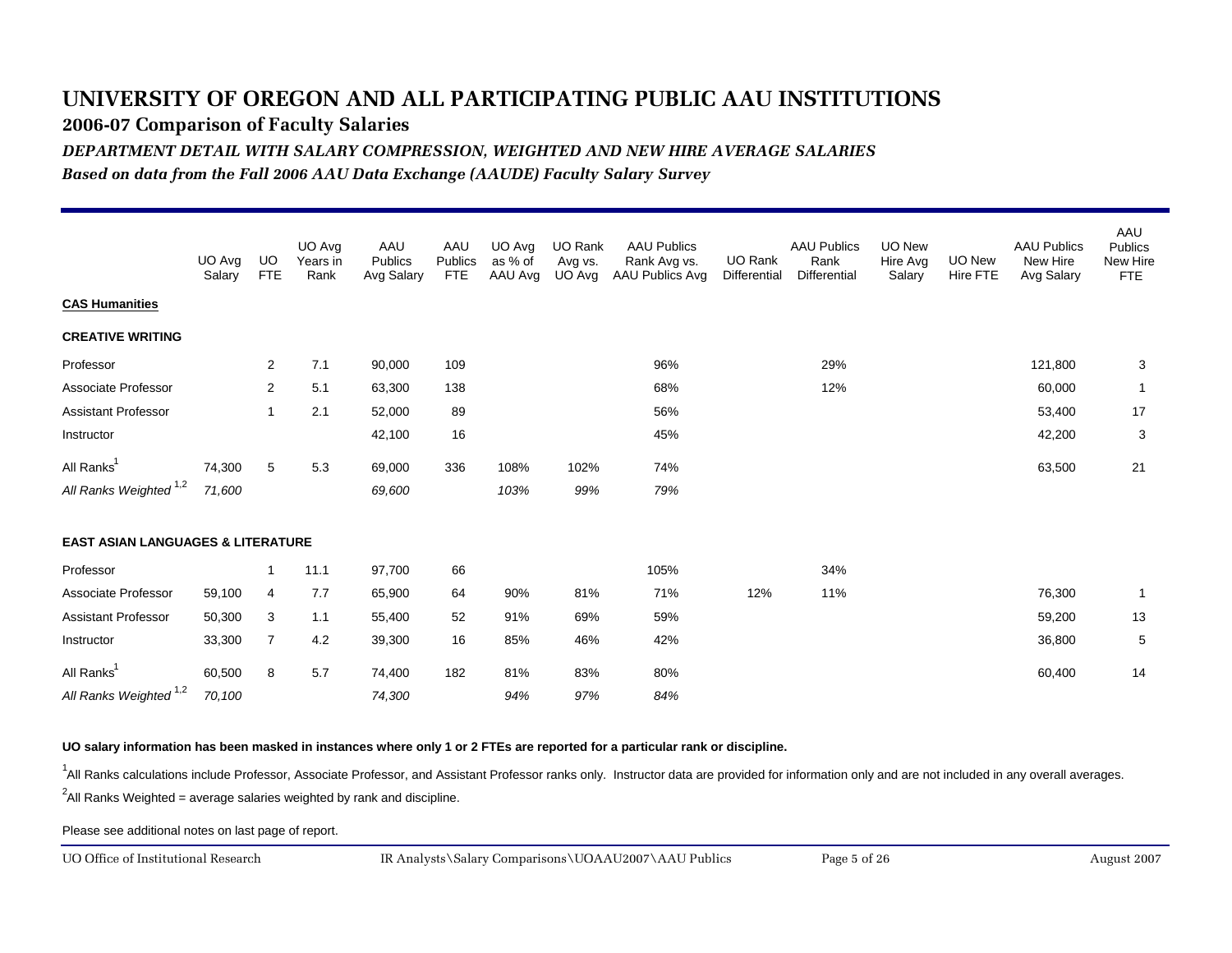**2006-07 Comparison of Faculty Salaries**

*DEPARTMENT DETAIL WITH SALARY COMPRESSION, WEIGHTED AND NEW HIRE AVERAGE SALARIES*

*Based on data from the Fall 2006 AAU Data Exchange (AAUDE) Faculty Salary Survey*

|                                   | UO Avg<br>Salary | UO.<br><b>FTE</b> | UO Avg<br>Years in<br>Rank | AAU<br>Publics<br>Avg Salary | AAU<br>Publics<br><b>FTE</b> | UO Avg<br>as % of<br>AAU Avg | UO Rank<br>Avg vs.<br>UO Avg | <b>AAU Publics</b><br>Rank Avg vs.<br>AAU Publics Avg | <b>UO Rank</b><br>Differential | <b>AAU Publics</b><br>Rank<br><b>Differential</b> | UO New<br>Hire Avg<br>Salary | <b>UO New</b><br>Hire FTE | <b>AAU Publics</b><br>New Hire<br>Avg Salary | AAU<br><b>Publics</b><br>New Hire<br>FTE |
|-----------------------------------|------------------|-------------------|----------------------------|------------------------------|------------------------------|------------------------------|------------------------------|-------------------------------------------------------|--------------------------------|---------------------------------------------------|------------------------------|---------------------------|----------------------------------------------|------------------------------------------|
| <b>CAS Humanities</b>             |                  |                   |                            |                              |                              |                              |                              |                                                       |                                |                                                   |                              |                           |                                              |                                          |
| <b>ENGLISH</b>                    |                  |                   |                            |                              |                              |                              |                              |                                                       |                                |                                                   |                              |                           |                                              |                                          |
| Professor                         | 74,500           | 10                | 8.4                        | 101,300                      | 679                          | 74%                          | 102%                         | 108%                                                  | 20%                            | 35%                                               |                              |                           | 122,800                                      | 12                                       |
| Associate Professor               | 59,900           | 16                | 7.3                        | 68,200                       | 523                          | 88%                          | 82%                          | 73%                                                   | 13%                            | 13%                                               |                              |                           | 72,400                                       | 17                                       |
| <b>Assistant Professor</b>        | 50,800           | 9                 | 1.7                        | 55,700                       | 315                          | 91%                          | 70%                          | 60%                                                   |                                |                                                   | 52,700                       | 3                         | 57,500                                       | 58                                       |
| Instructor                        | 27,900           | 6                 | 6.5                        | 38,900                       | 94                           | 72%                          | 38%                          | 42%                                                   |                                |                                                   |                              |                           | 35,700                                       | 10                                       |
| All Ranks <sup>1</sup>            | 61,700           | 35                | 6.2                        | 80,400                       | 1,517                        | 77%                          | 85%                          | 86%                                                   |                                |                                                   | 52,700                       | 3                         | 69,400                                       | 87                                       |
| All Ranks Weighted <sup>1,2</sup> | 62,400           |                   |                            | 76,500                       |                              | 82%                          | 86%                          | 87%                                                   |                                |                                                   |                              |                           |                                              |                                          |
| <b>GERMAN &amp; SCANDINAVIAN</b>  |                  |                   |                            |                              |                              |                              |                              |                                                       |                                |                                                   |                              |                           |                                              |                                          |
| Professor                         | 75,500           | 3                 | 4.1                        | 93,200                       | 97                           | 81%                          | 104%                         | 100%                                                  | 30%                            | 28%                                               |                              |                           |                                              |                                          |
| Associate Professor               | 53,800           | 3                 | 3.4                        | 66,600                       | 81                           | 81%                          | 74%                          | 71%                                                   | 8%                             | 14%                                               |                              |                           | 76,700                                       | 4                                        |
| <b>Assistant Professor</b>        |                  | $\mathbf{2}$      | 5.6                        | 53,500                       | 52                           |                              |                              | 57%                                                   |                                |                                                   |                              |                           | 51,600                                       | 5                                        |
| Instructor                        |                  | 1                 | 7.0                        | 40,300                       | 12                           |                              |                              | 43%                                                   |                                |                                                   |                              |                           |                                              |                                          |
| All Ranks <sup>1</sup>            | 60,600           | 8                 | 4.2                        | 74,800                       | 230                          | 81%                          | 83%                          | 80%                                                   |                                |                                                   |                              |                           | 62,700                                       | 9                                        |
| All Ranks Weighted <sup>1,2</sup> | 60,100           |                   |                            | 72,200                       |                              | 83%                          | 83%                          | 82%                                                   |                                |                                                   |                              |                           |                                              |                                          |

**UO salary information has been masked in instances where only 1 or 2 FTEs are reported for a particular rank or discipline.**

<sup>1</sup>All Ranks calculations include Professor, Associate Professor, and Assistant Professor ranks only. Instructor data are provided for information only and are not included in any overall averages.

 $^2$ All Ranks Weighted = average salaries weighted by rank and discipline.

Please see additional notes on last page of report.

UO Office of Institutional Research

August 2007 IR Analysts\Salary Comparisons\UOAAU2007\AAU Publics Page 6 of 26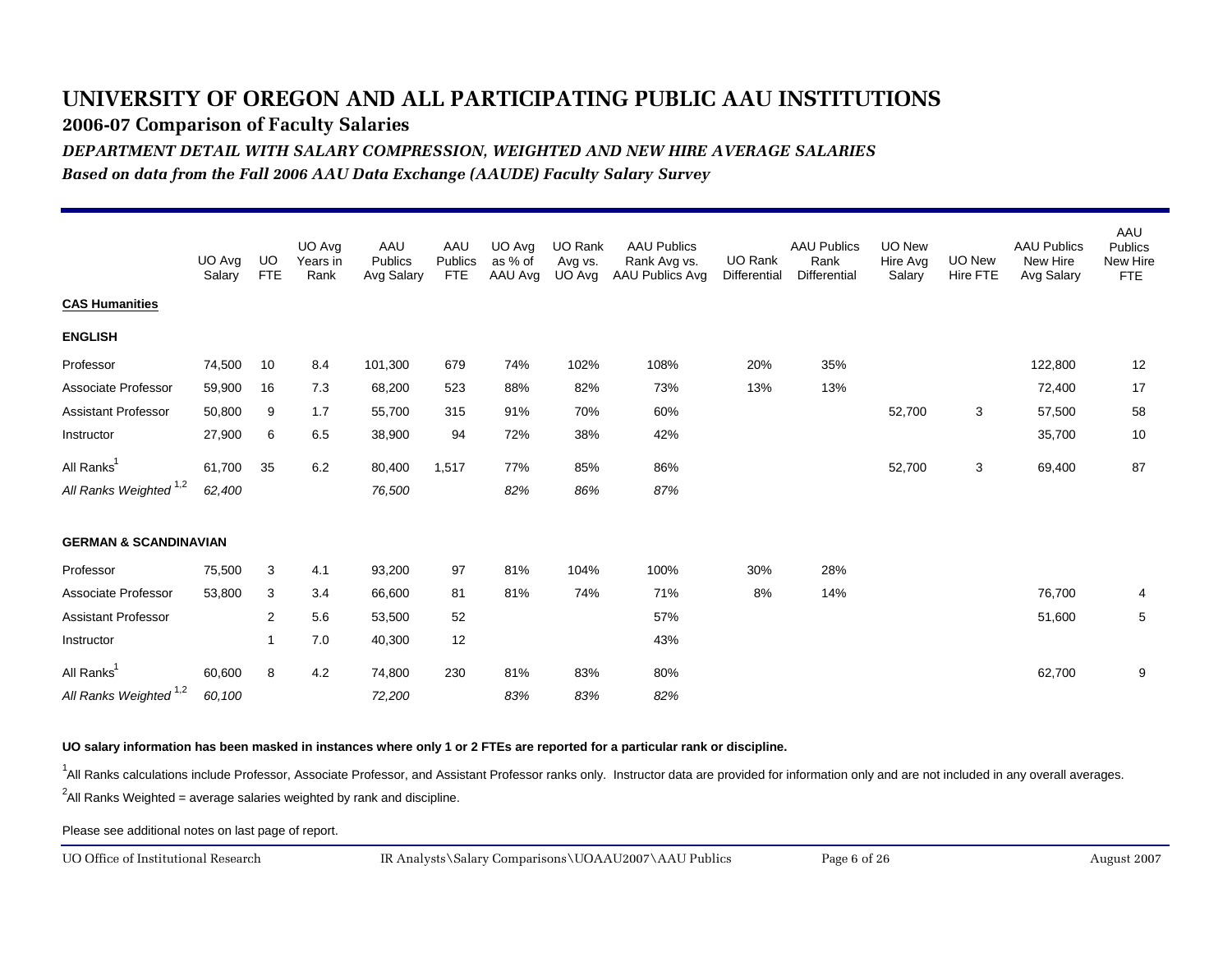**2006-07 Comparison of Faculty Salaries**

*DEPARTMENT DETAIL WITH SALARY COMPRESSION, WEIGHTED AND NEW HIRE AVERAGE SALARIES*

*Based on data from the Fall 2006 AAU Data Exchange (AAUDE) Faculty Salary Survey*

|                                   | UO Avg<br>Salary | UO.<br><b>FTE</b> | UO Avg<br>Years in<br>Rank | AAU<br>Publics<br>Avg Salary | AAU<br>Publics<br><b>FTE</b> | UO Avg<br>as % of<br>AAU Avg | UO Rank<br>Avg vs.<br>UO Avg | <b>AAU Publics</b><br>Rank Avg vs.<br>AAU Publics Avg | UO Rank<br>Differential | <b>AAU Publics</b><br>Rank<br>Differential | UO New<br>Hire Avg<br>Salary | UO New<br>Hire FTE | <b>AAU Publics</b><br>New Hire<br>Avg Salary | AAU<br><b>Publics</b><br>New Hire<br><b>FTE</b> |
|-----------------------------------|------------------|-------------------|----------------------------|------------------------------|------------------------------|------------------------------|------------------------------|-------------------------------------------------------|-------------------------|--------------------------------------------|------------------------------|--------------------|----------------------------------------------|-------------------------------------------------|
| <b>CAS Humanities</b>             |                  |                   |                            |                              |                              |                              |                              |                                                       |                         |                                            |                              |                    |                                              |                                                 |
| <b>JUDAIC STUDIES</b>             |                  |                   |                            |                              |                              |                              |                              |                                                       |                         |                                            |                              |                    |                                              |                                                 |
| Professor                         |                  | $\overline{1}$    | 6.1                        | 107,100                      | 11                           |                              |                              | 115%                                                  |                         | 37%                                        |                              |                    |                                              |                                                 |
| Associate Professor               |                  |                   |                            | 72,700                       | 8                            |                              |                              | 78%                                                   |                         | 16%                                        |                              |                    |                                              |                                                 |
| <b>Assistant Professor</b>        |                  |                   |                            | 57,400                       | 5                            |                              |                              | 61%                                                   |                         |                                            |                              |                    | 60,000                                       | $\overline{1}$                                  |
| Instructor                        |                  |                   |                            | 39,900                       | $\overline{2}$               |                              |                              | 43%                                                   |                         |                                            |                              |                    | 30,100                                       | $\overline{1}$                                  |
| All Ranks <sup>1</sup>            |                  | $\mathbf{1}$      | 6.1                        | 85,300                       | 24                           |                              |                              | 91%                                                   |                         |                                            |                              |                    | 60,000                                       | $\overline{1}$                                  |
| All Ranks Weighted <sup>1,2</sup> |                  |                   |                            | 80,500                       |                              |                              |                              | 91%                                                   |                         |                                            |                              |                    |                                              |                                                 |
| <b>LINGUISTICS</b>                |                  |                   |                            |                              |                              |                              |                              |                                                       |                         |                                            |                              |                    |                                              |                                                 |
| Professor                         |                  | $\overline{c}$    | 9.1                        | 102,000                      | 115                          |                              |                              | 109%                                                  |                         | 33%                                        |                              |                    | 89,300                                       | 3                                               |
| Associate Professor               | 60,400           | 4                 | 4.6                        | 71,400                       | 82                           | 85%                          | 83%                          | 76%                                                   | 14%                     | 12%                                        |                              |                    | 85,900                                       | 4                                               |
| Assistant Professor               |                  | $\overline{1}$    | 4.1                        | 60,100                       | 55                           |                              |                              | 64%                                                   |                         |                                            |                              |                    | 58,900                                       | 14                                              |
| Instructor                        |                  |                   |                            |                              |                              |                              |                              |                                                       |                         |                                            |                              |                    |                                              |                                                 |
| All Ranks <sup>1</sup>            | 62,300           | $\overline{7}$    | 5.8                        | 82,900                       | 252                          | 75%                          | 86%                          | 89%                                                   |                         |                                            |                              |                    | 68,400                                       | 21                                              |
| All Ranks Weighted <sup>1,2</sup> | 61,500           |                   |                            | 79,100                       |                              | 78%                          | 85%                          | 90%                                                   |                         |                                            |                              |                    |                                              |                                                 |

### **UO salary information has been masked in instances where only 1 or 2 FTEs are reported for a particular rank or discipline.**

<sup>1</sup>All Ranks calculations include Professor, Associate Professor, and Assistant Professor ranks only. Instructor data are provided for information only and are not included in any overall averages.

 $^2$ All Ranks Weighted = average salaries weighted by rank and discipline.

Please see additional notes on last page of report.

UO Office of Institutional Research

August 2007 IR Analysts\Salary Comparisons\UOAAU2007\AAU Publics Page 7 of 26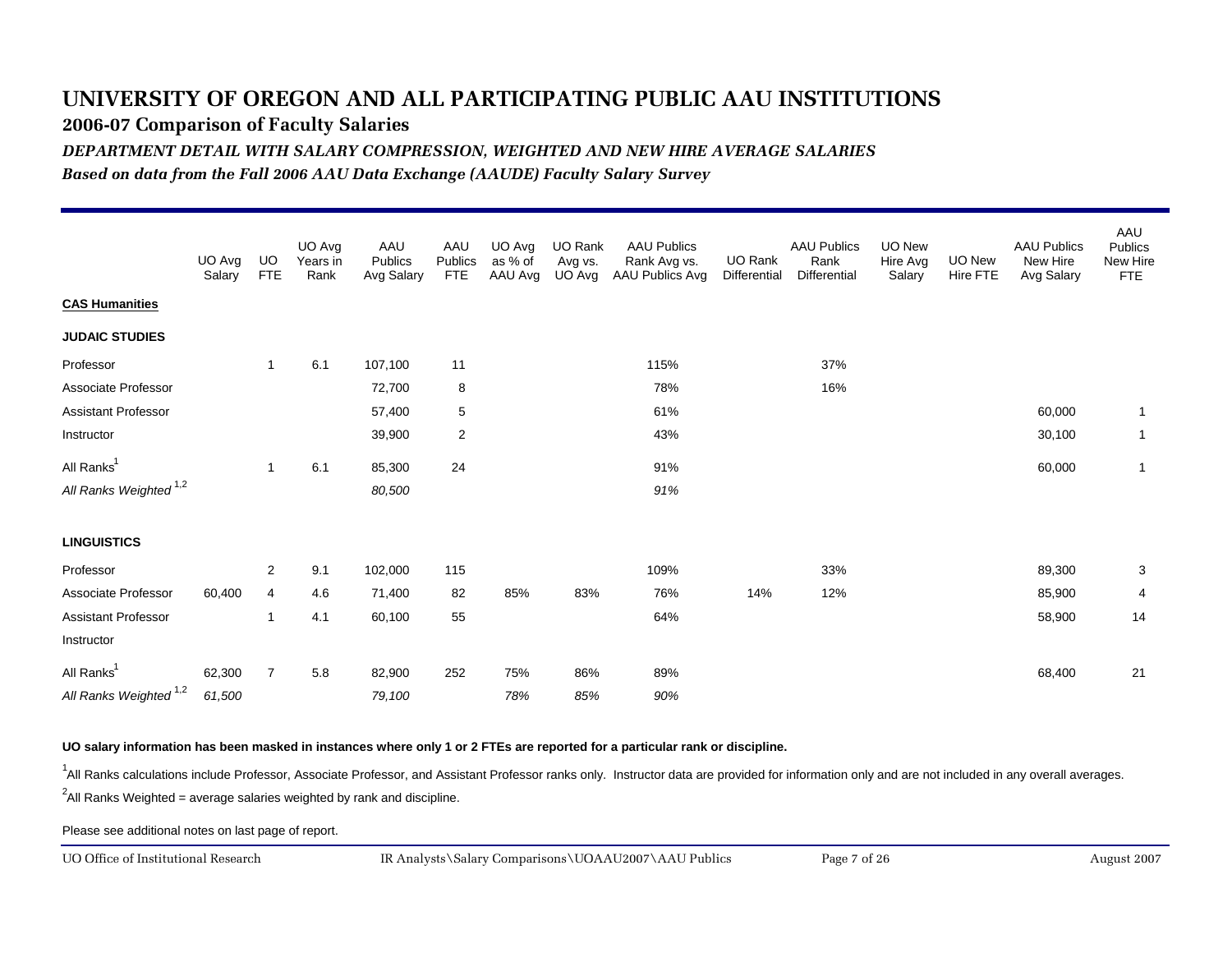**2006-07 Comparison of Faculty Salaries**

*DEPARTMENT DETAIL WITH SALARY COMPRESSION, WEIGHTED AND NEW HIRE AVERAGE SALARIES*

*Based on data from the Fall 2006 AAU Data Exchange (AAUDE) Faculty Salary Survey*

|                                   | UO Avg<br>Salary | <b>UO</b><br><b>FTE</b> | UO Avg<br>Years in<br>Rank | AAU<br>Publics<br>Avg Salary | AAU<br>Publics<br><b>FTE</b> | UO Avg<br>as % of<br>AAU Avg | UO Rank<br>Avg vs.<br>UO Avg | <b>AAU Publics</b><br>Rank Avg vs.<br>AAU Publics Avg | UO Rank<br>Differential | <b>AAU Publics</b><br>Rank<br>Differential | <b>UO New</b><br>Hire Avg<br>Salary | UO New<br>Hire FTE | <b>AAU Publics</b><br>New Hire<br>Avg Salary | AAU<br><b>Publics</b><br>New Hire<br><b>FTE</b> |
|-----------------------------------|------------------|-------------------------|----------------------------|------------------------------|------------------------------|------------------------------|------------------------------|-------------------------------------------------------|-------------------------|--------------------------------------------|-------------------------------------|--------------------|----------------------------------------------|-------------------------------------------------|
| <b>CAS Humanities</b>             |                  |                         |                            |                              |                              |                              |                              |                                                       |                         |                                            |                                     |                    |                                              |                                                 |
| <b>PHILOSOPHY</b>                 |                  |                         |                            |                              |                              |                              |                              |                                                       |                         |                                            |                                     |                    |                                              |                                                 |
| Professor                         | 97,000           | 3                       | 11.1                       | 111,600                      | 270                          | 87%                          | 133%                         | 119%                                                  | 51%                     | 46%                                        |                                     |                    | 113,100                                      | 11                                              |
| Associate Professor               |                  | 2                       | 2.6                        | 68,800                       | 131                          |                              |                              | 74%                                                   |                         | 12%                                        |                                     |                    | 73,400                                       | 10                                              |
| <b>Assistant Professor</b>        | 48,500           | 3                       | 2.1                        | 57,700                       | 90                           | 84%                          | 67%                          | 62%                                                   |                         |                                            |                                     | -1                 | 57,300                                       | 20                                              |
| Instructor                        |                  |                         |                            | 28,400                       | 11                           |                              |                              | 30%                                                   |                         |                                            |                                     |                    | 31,500                                       | $\overline{2}$                                  |
| All Ranks <sup>1</sup>            | 69,500           | 8                       | 5.6                        | 90,300                       | 491                          | 77%                          | 96%                          | 97%                                                   |                         |                                            |                                     | $\mathbf{1}$       | 76,200                                       | 41                                              |
| All Ranks Weighted <sup>1,2</sup> | 69,900           |                         |                            | 81,000                       |                              | 86%                          | 96%                          | 92%                                                   |                         |                                            |                                     |                    |                                              |                                                 |
| <b>RELIGIOUS STUDIES</b>          |                  |                         |                            |                              |                              |                              |                              |                                                       |                         |                                            |                                     |                    |                                              |                                                 |
| Professor                         |                  |                         |                            | 97,900                       | 39                           |                              |                              | 105%                                                  |                         | 31%                                        |                                     |                    |                                              |                                                 |
| Associate Professor               | 55,400           | 3                       | 1.4                        | 69,100                       | 42                           | 80%                          | 76%                          | 74%                                                   | 4%                      | 18%                                        |                                     |                    | 67,200                                       | 3                                               |
| <b>Assistant Professor</b>        |                  | $\overline{c}$          | 1.6                        | 52,700                       | 49                           |                              |                              | 56%                                                   |                         |                                            |                                     | 1                  | 45,600                                       | 10                                              |
| Instructor                        |                  |                         |                            |                              |                              |                              |                              |                                                       |                         |                                            |                                     |                    |                                              |                                                 |
| All Ranks <sup>1</sup>            | 54,100           | 5                       | 1.5                        | 71,600                       | 130                          | 76%                          | 74%                          | 77%                                                   |                         |                                            |                                     | -1                 | 50,600                                       | 13                                              |
| All Ranks Weighted <sup>1,2</sup> | 53,800           |                         |                            | 74,500                       |                              | 72%                          | 74%                          | 85%                                                   |                         |                                            |                                     |                    |                                              |                                                 |

**UO salary information has been masked in instances where only 1 or 2 FTEs are reported for a particular rank or discipline.**

<sup>1</sup>All Ranks calculations include Professor, Associate Professor, and Assistant Professor ranks only. Instructor data are provided for information only and are not included in any overall averages.

 $^2$ All Ranks Weighted = average salaries weighted by rank and discipline.

Please see additional notes on last page of report.

UO Office of Institutional Research

August 2007 IR Analysts\Salary Comparisons\UOAAU2007\AAU Publics Page 8 of 26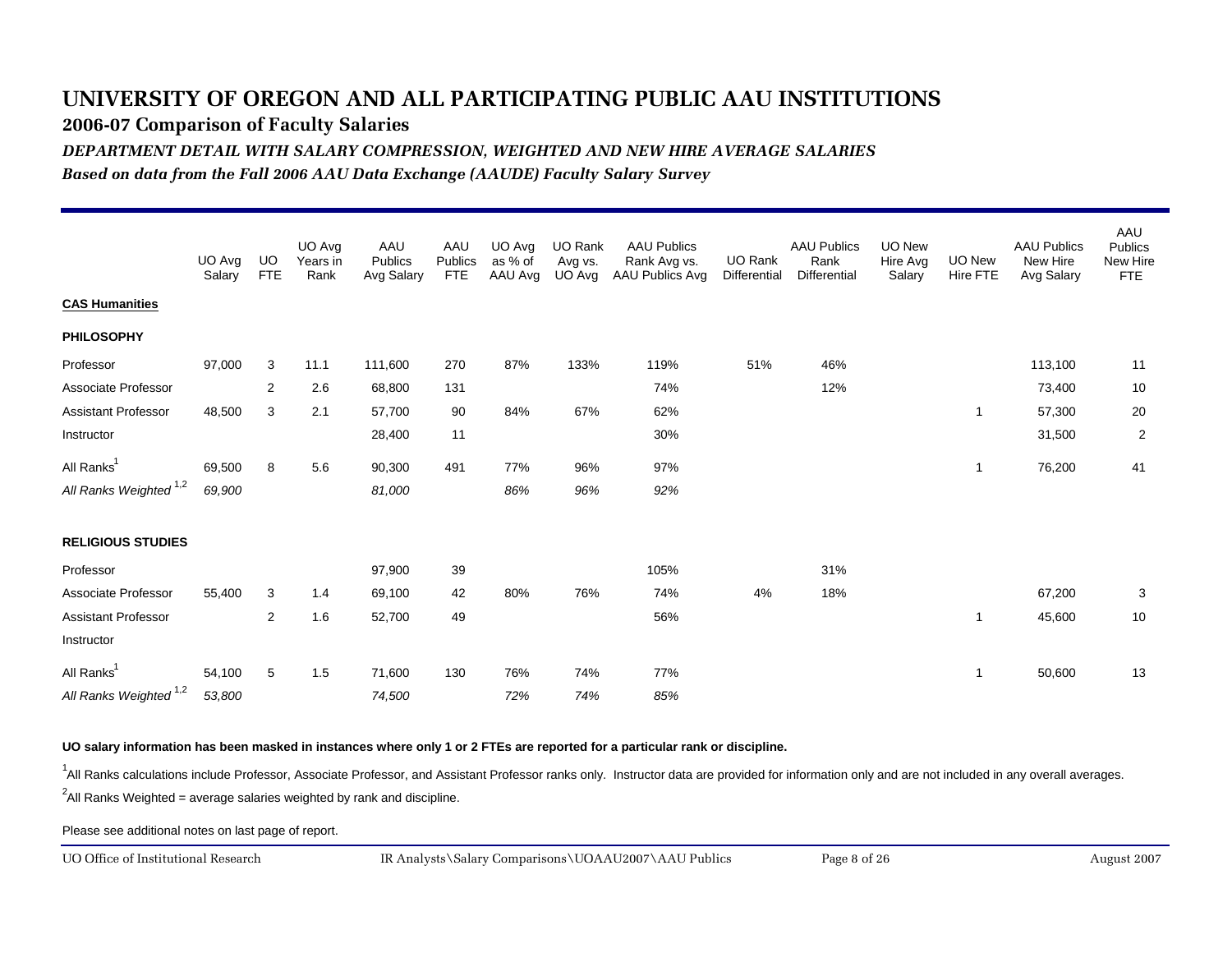**2006-07 Comparison of Faculty Salaries**

*DEPARTMENT DETAIL WITH SALARY COMPRESSION, WEIGHTED AND NEW HIRE AVERAGE SALARIES*

*Based on data from the Fall 2006 AAU Data Exchange (AAUDE) Faculty Salary Survey*

|                                               | UO Avg<br>Salary | UO.<br><b>FTE</b> | UO Avg<br>Years in<br>Rank | AAU<br>Publics<br>Avg Salary | AAU<br>Publics<br><b>FTE</b> | UO Avg<br>as % of<br>AAU Avg | UO Rank<br>Avg vs.<br>UO Avg | <b>AAU Publics</b><br>Rank Avg vs.<br>AAU Publics Avg | UO Rank<br>Differential | <b>AAU Publics</b><br>Rank<br><b>Differential</b> | <b>UO New</b><br>Hire Avg<br>Salary | UO New<br>Hire FTE | <b>AAU Publics</b><br>New Hire<br>Avg Salary | AAU<br><b>Publics</b><br>New Hire<br><b>FTE</b> |
|-----------------------------------------------|------------------|-------------------|----------------------------|------------------------------|------------------------------|------------------------------|------------------------------|-------------------------------------------------------|-------------------------|---------------------------------------------------|-------------------------------------|--------------------|----------------------------------------------|-------------------------------------------------|
| <b>CAS Humanities</b>                         |                  |                   |                            |                              |                              |                              |                              |                                                       |                         |                                                   |                                     |                    |                                              |                                                 |
| <b>ROMANCE LANGUAGES</b>                      |                  |                   |                            |                              |                              |                              |                              |                                                       |                         |                                                   |                                     |                    |                                              |                                                 |
| Professor                                     | 72,600           | 5                 | 5.9                        | 98,100                       | 272                          | 74%                          | 100%                         | 105%                                                  | 22%                     | 34%                                               |                                     |                    | 102,000                                      | 2                                               |
| Associate Professor                           | 56,600           | 6                 | 6.8                        | 66,500                       | 284                          | 85%                          | 78%                          | 71%                                                   | 9%                      | 13%                                               |                                     |                    | 69,900                                       | 3                                               |
| <b>Assistant Professor</b>                    | 50,100           | $\overline{7}$    | 3.7                        | 54,300                       | 198                          | 92%                          | 69%                          | 58%                                                   |                         |                                                   |                                     |                    | 53,100                                       | 43                                              |
| Instructor                                    | 30,900           | 21                | 7.9                        | 38,300                       | 39                           | 81%                          | 43%                          | 41%                                                   |                         |                                                   |                                     |                    | 43,000                                       | 3                                               |
| All Ranks <sup>1</sup>                        | 58,500           | 18                | 5.3                        | 74,700                       | 754                          | 78%                          | 80%                          | 80%                                                   |                         |                                                   |                                     |                    | 56,200                                       | 48                                              |
| All Ranks Weighted <sup>1,2</sup>             | 60,500           |                   |                            | 74,300                       |                              | 81%                          | 83%                          | 84%                                                   |                         |                                                   |                                     |                    |                                              |                                                 |
| <b>RUSSIAN &amp; EASTERN EUROPEAN STUDIES</b> |                  |                   |                            |                              |                              |                              |                              |                                                       |                         |                                                   |                                     |                    |                                              |                                                 |
| Professor                                     |                  |                   |                            | 94,300                       | 49                           |                              |                              | 101%                                                  |                         | 31%                                               |                                     |                    | 87,500                                       | $\overline{1}$                                  |
| Associate Professor                           |                  |                   |                            | 65,100                       | 34                           |                              |                              | 70%                                                   |                         | 12%                                               |                                     |                    | 67,000                                       | -1                                              |
| <b>Assistant Professor</b>                    |                  |                   |                            | 54,300                       | 22                           |                              |                              | 58%                                                   |                         |                                                   |                                     |                    | 52,600                                       | 5                                               |
| Instructor                                    |                  | -1                | 3.1                        |                              |                              |                              |                              |                                                       |                         |                                                   |                                     |                    |                                              |                                                 |
| All Ranks <sup>1</sup>                        |                  |                   |                            | 76,400                       | 105                          |                              |                              | 82%                                                   |                         |                                                   |                                     |                    | 59,600                                       | $\overline{7}$                                  |
| All Ranks Weighted <sup>1,2</sup>             |                  |                   |                            | 72,400                       |                              |                              |                              | 82%                                                   |                         |                                                   |                                     |                    |                                              |                                                 |

#### **UO salary information has been masked in instances where only 1 or 2 FTEs are reported for a particular rank or discipline.**

<sup>1</sup>All Ranks calculations include Professor, Associate Professor, and Assistant Professor ranks only. Instructor data are provided for information only and are not included in any overall averages.

 $^2$ All Ranks Weighted = average salaries weighted by rank and discipline.

Please see additional notes on last page of report.

UO Office of Institutional Research

August 2007 IR Analysts\Salary Comparisons\UOAAU2007\AAU Publics Page 9 of 26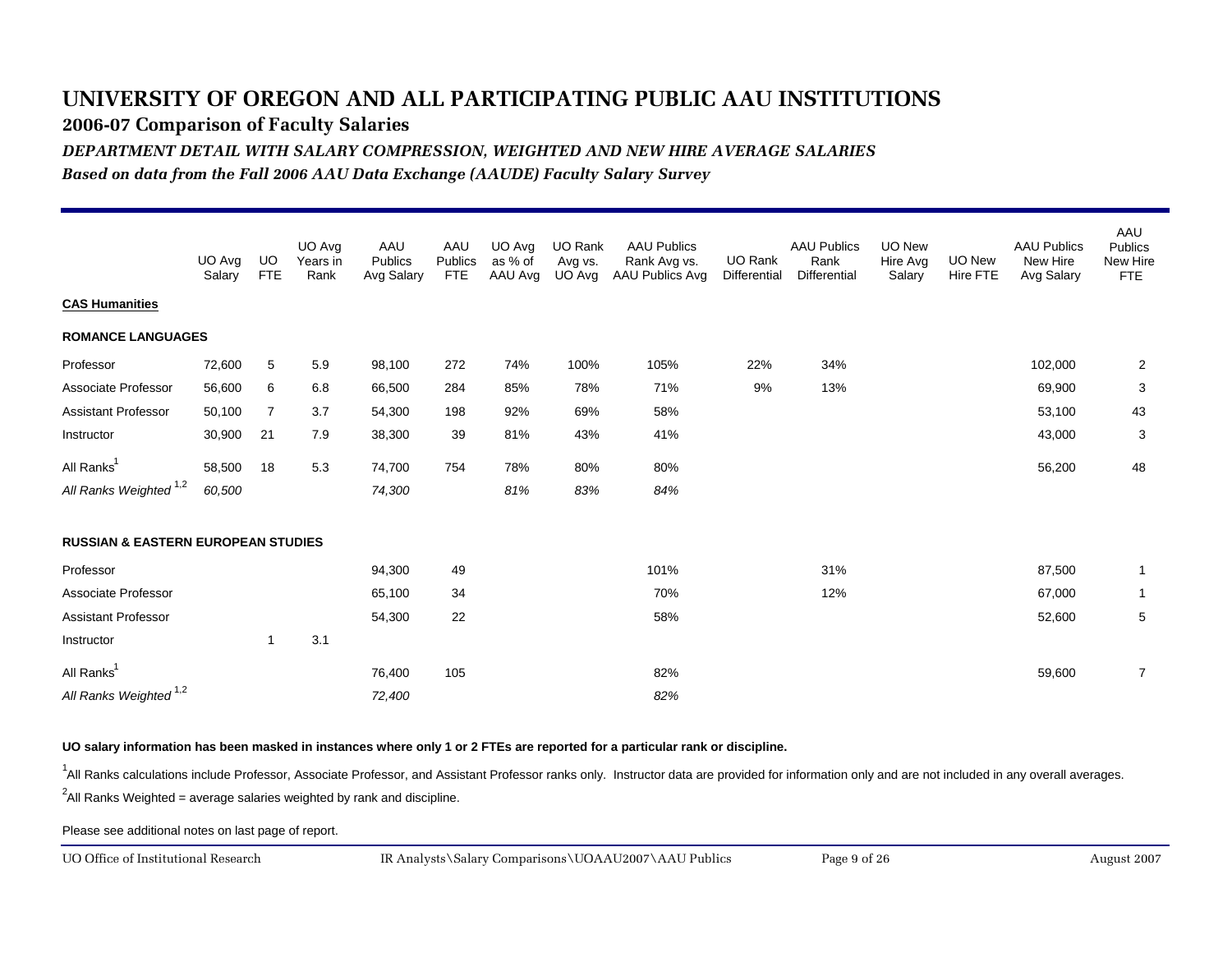**2006-07 Comparison of Faculty Salaries**

*DEPARTMENT DETAIL WITH SALARY COMPRESSION, WEIGHTED AND NEW HIRE AVERAGE SALARIES*

*Based on data from the Fall 2006 AAU Data Exchange (AAUDE) Faculty Salary Survey*

|                                                | UO Ava<br>Salary | UO<br><b>FTE</b> | UO Avg<br>Years in<br>Rank | AAU<br>Publics<br>Avg Salary | AAU<br>Publics<br><b>FTE</b> | UO Ava<br>as % of<br>AAU Avg | UO Rank<br>Avg vs.<br>UO Avg | <b>AAU Publics</b><br>Rank Avg vs.<br>AAU Publics Avg | UO Rank<br>Differential | <b>AAU Publics</b><br>Rank<br>Differential | UO New<br>Hire Avg<br>Salary | UO New<br><b>Hire FTE</b> | <b>AAU Publics</b><br>New Hire<br>Avg Salary | AAU<br><b>Publics</b><br>New Hire<br><b>FTE</b> |
|------------------------------------------------|------------------|------------------|----------------------------|------------------------------|------------------------------|------------------------------|------------------------------|-------------------------------------------------------|-------------------------|--------------------------------------------|------------------------------|---------------------------|----------------------------------------------|-------------------------------------------------|
| <b>CAS Humanities</b>                          |                  |                  |                            |                              |                              |                              |                              |                                                       |                         |                                            |                              |                           |                                              |                                                 |
| <b>THEATRE ARTS</b>                            |                  |                  |                            |                              |                              |                              |                              |                                                       |                         |                                            |                              |                           |                                              |                                                 |
| Professor                                      |                  |                  | 12.1                       | 88,500                       | 104                          |                              |                              | 95%                                                   |                         | 27%                                        |                              |                           | 121,800                                      | 3                                               |
| Associate Professor                            | 56,600           | 3                | 4.4                        | 63,000                       | 137                          | 90%                          | 78%                          | 67%                                                   | 6%                      | 12%                                        |                              |                           | 60,000                                       |                                                 |
| <b>Assistant Professor</b>                     |                  |                  | 0.1                        | 52,000                       | 89                           |                              |                              | 56%                                                   |                         |                                            |                              |                           | 53,400                                       | 17                                              |
| Instructor                                     |                  |                  | 13.1                       | 42,100                       | 16                           |                              |                              | 45%                                                   |                         |                                            |                              |                           | 42,200                                       | 3                                               |
| All Ranks<br>All Ranks Weighted <sup>1,2</sup> | 57,100<br>57,700 | 5                | 5.1                        | 68,100<br>68,900             | 330                          | 84%<br>84%                   | 79%<br>79%                   | 73%<br>78%                                            |                         |                                            |                              |                           | 63,500                                       | 21                                              |

**UO salary information has been masked in instances where only 1 or 2 FTEs are reported for a particular rank or discipline.**

<sup>1</sup>All Ranks calculations include Professor, Associate Professor, and Assistant Professor ranks only. Instructor data are provided for information only and are not included in any overall averages.

 $^2$ All Ranks Weighted = average salaries weighted by rank and discipline.

Please see additional notes on last page of report.

UO Office of Institutional Research

August 2007 IR Analysts\Salary Comparisons\UOAAU2007\AAU Publics Page 10 of 26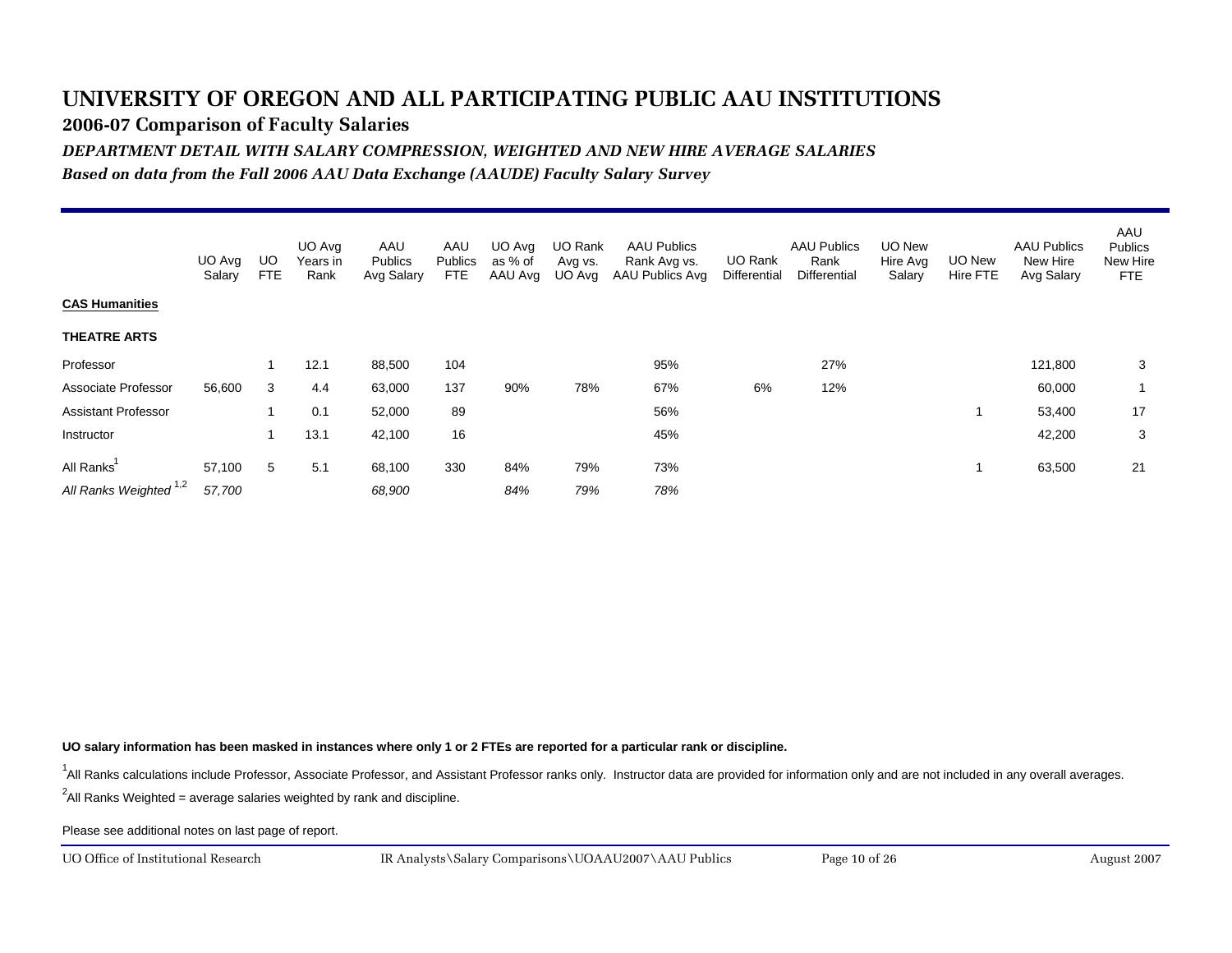**2006-07 Comparison of Faculty Salaries**

*DEPARTMENT DETAIL WITH SALARY COMPRESSION, WEIGHTED AND NEW HIRE AVERAGE SALARIES*

*Based on data from the Fall 2006 AAU Data Exchange (AAUDE) Faculty Salary Survey*

|                                                             | UO Avg<br>Salary | UO.<br><b>FTE</b> | UO Avg<br>Years in<br>Rank | AAU<br>Publics<br>Avg Salary | AAU<br>Publics<br><b>FTE</b> | UO Avg<br>as % of<br>AAU Avg | UO Rank<br>Avg vs.<br>UO Avg | <b>AAU Publics</b><br>Rank Avg vs.<br>AAU Publics Avg | <b>UO Rank</b><br>Differential | <b>AAU Publics</b><br>Rank<br>Differential | UO New<br>Hire Avg<br>Salary | UO New<br>Hire FTE | <b>AAU Publics</b><br>New Hire<br>Avg Salary | AAU<br><b>Publics</b><br>New Hire<br><b>FTE</b> |
|-------------------------------------------------------------|------------------|-------------------|----------------------------|------------------------------|------------------------------|------------------------------|------------------------------|-------------------------------------------------------|--------------------------------|--------------------------------------------|------------------------------|--------------------|----------------------------------------------|-------------------------------------------------|
| <b>CAS Natural Sciences</b>                                 |                  |                   |                            |                              |                              |                              |                              |                                                       |                                |                                            |                              |                    |                                              |                                                 |
| <b>BIOLOGY</b>                                              |                  |                   |                            |                              |                              |                              |                              |                                                       |                                |                                            |                              |                    |                                              |                                                 |
| Professor                                                   | 82,200           | 18                | 8.1                        | 111,600                      | 603                          | 74%                          | 113%                         | 119%                                                  | 18%                            | 39%                                        |                              |                    | 118,700                                      | 8                                               |
| Associate Professor                                         | 69,000           | 3                 | 4.3                        | 75,100                       | 306                          | 92%                          | 95%                          | 80%                                                   | 13%                            | 11%                                        |                              | $\mathbf{1}$       | 76,600                                       | 4                                               |
| Assistant Professor                                         | 59,700           | 6                 | 3.4                        | 64,600                       | 349                          | 92%                          | 82%                          | 69%                                                   |                                |                                            |                              |                    | 60,900                                       | 35                                              |
| Instructor                                                  | 53,400           | 5                 | 8.3                        | 46,600                       | 4                            | 115%                         | 73%                          | 50%                                                   |                                |                                            |                              |                    | 49,200                                       | $\overline{1}$                                  |
| All Ranks <sup>1</sup>                                      | 75,800           | 27                | 6.6                        | 89,700                       | 1,258                        | 85%                          | 104%                         | 96%                                                   |                                |                                            |                              | 1                  | 72,100                                       | 47                                              |
| All Ranks Weighted <sup>1,2</sup>                           | 70,900           |                   |                            | 85,200                       |                              | 83%                          | 98%                          | 97%                                                   |                                |                                            |                              |                    |                                              |                                                 |
| <b>CHEMISTRY</b>                                            |                  |                   |                            |                              |                              |                              |                              |                                                       |                                |                                            |                              |                    |                                              |                                                 |
| Professor                                                   | 85,200           | 15                | 10.7                       | 122,400                      | 692                          | 70%                          | 117%                         | 131%                                                  | 28%                            | 47%                                        |                              | $\mathbf{1}$       | 134,500                                      | 8                                               |
| Associate Professor                                         | 64,900           | 4                 | 4.6                        | 78,800                       | 203                          | 82%                          | 89%                          | 84%                                                   | 7%                             | 13%                                        |                              |                    | 93,500                                       | 5                                               |
| <b>Assistant Professor</b>                                  | 60,000           | 5                 | 3.8                        | 66,700                       | 252                          | 90%                          | 83%                          | 71%                                                   |                                |                                            |                              | -1                 | 67,300                                       | 46                                              |
| Instructor                                                  | 54,500           | 3                 | 4.2                        | 43,400                       | 5                            | 126%                         | 75%                          | 46%                                                   |                                |                                            |                              | $\mathbf{1}$       |                                              |                                                 |
| All Ranks <sup>1</sup><br>All Ranks Weighted <sup>1,2</sup> | 76,600<br>70,800 | 24                | 8.3                        | 102,500<br>91,000            | 1,147                        | 75%<br>78%                   | 105%<br>98%                  | 110%<br>103%                                          |                                |                                            |                              | 2                  | 78,700                                       | 59                                              |

**UO salary information has been masked in instances where only 1 or 2 FTEs are reported for a particular rank or discipline.**

<sup>1</sup>All Ranks calculations include Professor, Associate Professor, and Assistant Professor ranks only. Instructor data are provided for information only and are not included in any overall averages.

 $^2$ All Ranks Weighted = average salaries weighted by rank and discipline.

Please see additional notes on last page of report.

UO Office of Institutional Research

August 2007 IR Analysts\Salary Comparisons\UOAAU2007\AAU Publics Page 11 of 26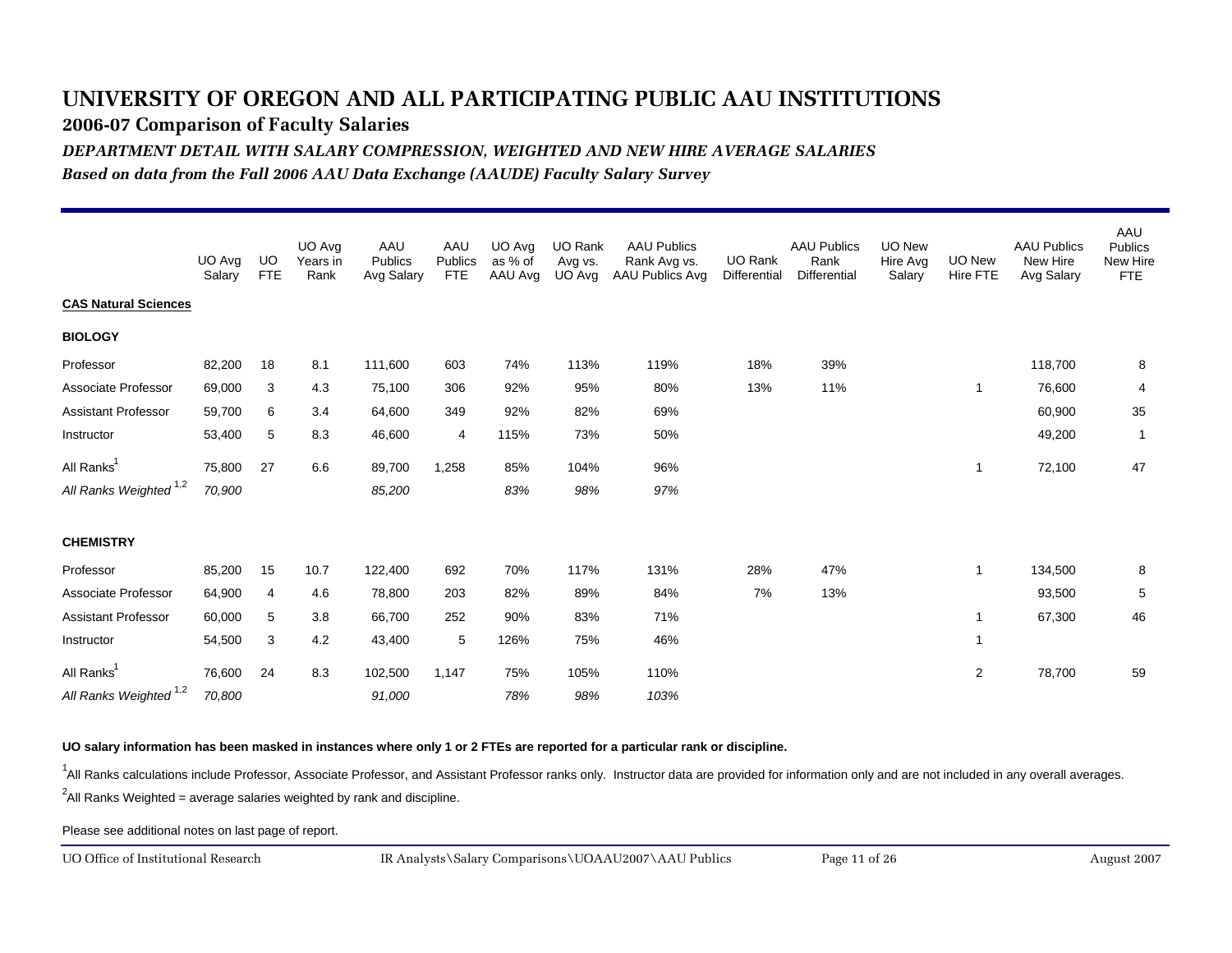**2006-07 Comparison of Faculty Salaries**

*DEPARTMENT DETAIL WITH SALARY COMPRESSION, WEIGHTED AND NEW HIRE AVERAGE SALARIES*

*Based on data from the Fall 2006 AAU Data Exchange (AAUDE) Faculty Salary Survey*

|                                           | UO Avg<br>Salary | UO.<br><b>FTE</b>       | UO Avg<br>Years in<br>Rank | AAU<br>Publics<br>Avg Salary | AAU<br>Publics<br><b>FTE</b> | UO Avg<br>as % of<br>AAU Avg | UO Rank<br>Avg vs.<br>UO Avg | <b>AAU Publics</b><br>Rank Avg vs.<br>AAU Publics Avg | <b>UO Rank</b><br>Differential | <b>AAU Publics</b><br>Rank<br>Differential | UO New<br>Hire Avg<br>Salary | <b>UO New</b><br>Hire FTE | <b>AAU Publics</b><br>New Hire<br>Avg Salary | AAU<br><b>Publics</b><br>New Hire<br>FTE |
|-------------------------------------------|------------------|-------------------------|----------------------------|------------------------------|------------------------------|------------------------------|------------------------------|-------------------------------------------------------|--------------------------------|--------------------------------------------|------------------------------|---------------------------|----------------------------------------------|------------------------------------------|
| <b>CAS Natural Sciences</b>               |                  |                         |                            |                              |                              |                              |                              |                                                       |                                |                                            |                              |                           |                                              |                                          |
| <b>COMPUTER &amp; INFORMATION SCIENCE</b> |                  |                         |                            |                              |                              |                              |                              |                                                       |                                |                                            |                              |                           |                                              |                                          |
| Professor                                 | 98,600           | 9                       | 9.0                        | 124,900                      | 315                          | 79%                          | 136%                         | 134%                                                  | 17%                            | 31%                                        |                              |                           | 147,000                                      | $\overline{2}$                           |
| Associate Professor                       | 86,400           | 5                       | 7.9                        | 96,200                       | 171                          | 90%                          | 119%                         | 103%                                                  | $-1%$                          | 11%                                        |                              | 1                         | 121,500                                      | $\overline{2}$                           |
| <b>Assistant Professor</b>                | 86,800           | 3                       | 3.4                        | 85,800                       | 185                          | 101%                         | 119%                         | 92%                                                   |                                |                                            |                              |                           | 84,400                                       | 24                                       |
| Instructor                                |                  | $\overline{\mathbf{c}}$ | 6.5                        | 60,800                       | 9                            |                              |                              | 65%                                                   |                                |                                            |                              |                           | 50,000                                       | $\overline{2}$                           |
| All Ranks <sup>1</sup>                    | 92,900           | 17                      | 7.7                        | 106,800                      | 671                          | 87%                          | 128%                         | 114%                                                  |                                |                                            |                              | 1                         | 91,500                                       | 28                                       |
| All Ranks Weighted <sup>1,2</sup>         | 91,000           |                         |                            | 103,500                      |                              | 88%                          | 125%                         | 118%                                                  |                                |                                            |                              |                           |                                              |                                          |
| <b>GEOLOGICAL SCIENCES</b>                |                  |                         |                            |                              |                              |                              |                              |                                                       |                                |                                            |                              |                           |                                              |                                          |
| Professor                                 | 77,500           | $\overline{7}$          | 9.4                        | 106,500                      | 337                          | 73%                          | 107%                         | 114%                                                  | 21%                            | 36%                                        |                              |                           | 121,900                                      | 4                                        |
| Associate Professor                       | 62,200           | 3                       | 2.4                        | 72,700                       | 124                          | 86%                          | 86%                          | 78%                                                   | 9%                             | 10%                                        |                              |                           | 81,400                                       | 2                                        |
| <b>Assistant Professor</b>                | 55,500           | 5                       | 2.8                        | 63,600                       | 116                          | 87%                          | 76%                          | 68%                                                   |                                |                                            |                              | 2                         | 63,200                                       | 16                                       |
| Instructor                                |                  | 1                       | 2.1                        | 40,900                       | $\overline{1}$               |                              |                              | 44%                                                   |                                |                                            |                              |                           |                                              |                                          |
| All Ranks <sup>1</sup>                    | 67,100           | 15                      | 5.8                        | 90,700                       | 577                          | 74%                          | 92%                          | 97%                                                   |                                |                                            |                              | $\overline{c}$            | 75,500                                       | 22                                       |
| All Ranks Weighted <sup>1,2</sup>         | 65,700           |                         |                            | 82,300                       |                              | 80%                          | 90%                          | 94%                                                   |                                |                                            |                              |                           |                                              |                                          |

**UO salary information has been masked in instances where only 1 or 2 FTEs are reported for a particular rank or discipline.**

<sup>1</sup>All Ranks calculations include Professor, Associate Professor, and Assistant Professor ranks only. Instructor data are provided for information only and are not included in any overall averages.

 $^2$ All Ranks Weighted = average salaries weighted by rank and discipline.

Please see additional notes on last page of report.

UO Office of Institutional Research

August 2007 IR Analysts\Salary Comparisons\UOAAU2007\AAU Publics Page 12 of 26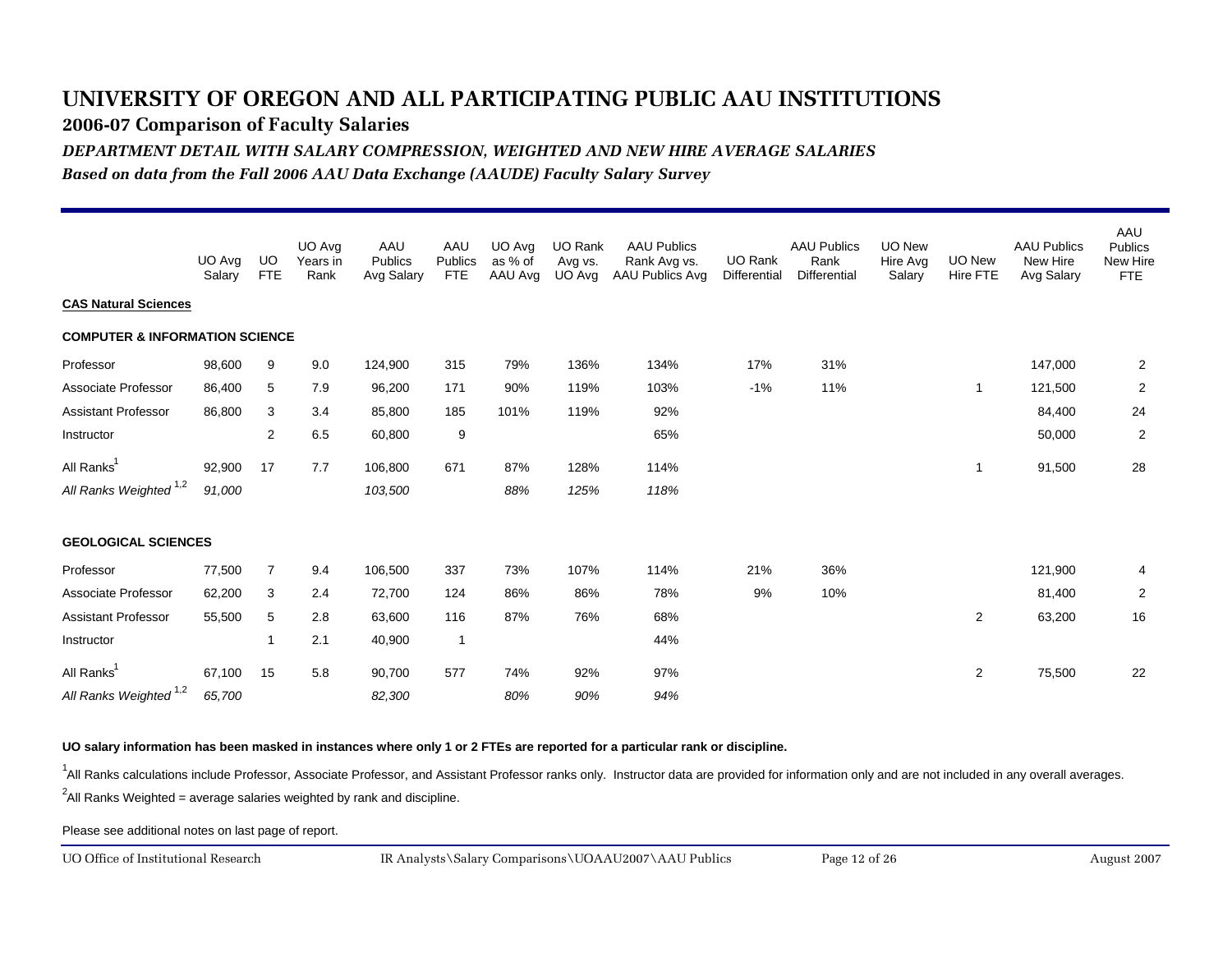**2006-07 Comparison of Faculty Salaries**

*DEPARTMENT DETAIL WITH SALARY COMPRESSION, WEIGHTED AND NEW HIRE AVERAGE SALARIES*

*Based on data from the Fall 2006 AAU Data Exchange (AAUDE) Faculty Salary Survey*

|                                   | UO Avg<br>Salary | UO.<br><b>FTE</b> | UO Avg<br>Years in<br>Rank | AAU<br>Publics<br>Avg Salary | AAU<br>Publics<br><b>FTE</b> | UO Avg<br>as % of<br>AAU Avg | UO Rank<br>Avg vs.<br>UO Avg | <b>AAU Publics</b><br>Rank Avg vs.<br>AAU Publics Avg | UO Rank<br>Differential | <b>AAU Publics</b><br>Rank<br><b>Differential</b> | UO New<br>Hire Avg<br>Salary | UO New<br>Hire FTE | <b>AAU Publics</b><br>New Hire<br>Avg Salary | AAU<br><b>Publics</b><br>New Hire<br><b>FTE</b> |
|-----------------------------------|------------------|-------------------|----------------------------|------------------------------|------------------------------|------------------------------|------------------------------|-------------------------------------------------------|-------------------------|---------------------------------------------------|------------------------------|--------------------|----------------------------------------------|-------------------------------------------------|
| <b>CAS Natural Sciences</b>       |                  |                   |                            |                              |                              |                              |                              |                                                       |                         |                                                   |                              |                    |                                              |                                                 |
| <b>HUMAN PHYSIOLOGY</b>           |                  |                   |                            |                              |                              |                              |                              |                                                       |                         |                                                   |                              |                    |                                              |                                                 |
| Professor                         |                  | 2                 | 14.1                       | 104,100                      | 99                           |                              |                              | 111%                                                  |                         | 34%                                               |                              |                    |                                              |                                                 |
| Associate Professor               | 59,400           | 4                 | 1.1                        | 72,700                       | 108                          | 82%                          | 82%                          | 78%                                                   | 7%                      | 13%                                               |                              |                    |                                              |                                                 |
| Assistant Professor               |                  | $\overline{1}$    | 4.1                        | 61,000                       | 84                           |                              |                              | 65%                                                   |                         |                                                   |                              |                    | 62,300                                       | 15                                              |
| Instructor                        |                  | $\overline{2}$    | 11.6                       | 40,300                       | 36                           |                              |                              | 43%                                                   |                         |                                                   |                              |                    | 41,400                                       | 5                                               |
| All Ranks <sup>1</sup>            | 67,700           | $\overline{7}$    | 5.2                        | 80,000                       | 291                          | 85%                          | 93%                          | 86%                                                   |                         |                                                   |                              |                    | 62,300                                       | 15                                              |
| All Ranks Weighted <sup>1,2</sup> | 69,400           |                   |                            | 80,600                       |                              | 86%                          | 96%                          | 92%                                                   |                         |                                                   |                              |                    |                                              |                                                 |
| <b>MATHEMATICS</b>                |                  |                   |                            |                              |                              |                              |                              |                                                       |                         |                                                   |                              |                    |                                              |                                                 |
| Professor                         | 75,700           | 12                | 9.5                        | 112,200                      | 1,175                        | 67%                          | 104%                         | 120%                                                  | 19%                     | 40%                                               |                              |                    | 121,200                                      | 14                                              |
| Associate Professor               | 61,700           | 9                 | 3.7                        | 75,000                       | 336                          | 82%                          | 85%                          | 80%                                                   | 8%                      | 11%                                               |                              |                    | 86,400                                       | 5                                               |
| <b>Assistant Professor</b>        | 55,700           | 5                 | 2.9                        | 64,400                       | 385                          | 86%                          | 77%                          | 69%                                                   |                         |                                                   |                              |                    | 67,600                                       | 74                                              |
| Instructor                        |                  | 2                 | 3.1                        | 42,100                       | 78                           |                              |                              | 45%                                                   |                         |                                                   |                              |                    | 44,100                                       | 4                                               |
| All Ranks <sup>1</sup>            | 67,000           | 26                | 6.2                        | 95,900                       | 1,896                        | 70%                          | 92%                          | 103%                                                  |                         |                                                   |                              |                    | 76,700                                       | 93                                              |
| All Ranks Weighted <sup>1,2</sup> | 65,000           |                   |                            | 85,400                       |                              | 76%                          | 90%                          | 97%                                                   |                         |                                                   |                              |                    |                                              |                                                 |

**UO salary information has been masked in instances where only 1 or 2 FTEs are reported for a particular rank or discipline.**

<sup>1</sup>All Ranks calculations include Professor, Associate Professor, and Assistant Professor ranks only. Instructor data are provided for information only and are not included in any overall averages.

 $^2$ All Ranks Weighted = average salaries weighted by rank and discipline.

Please see additional notes on last page of report.

UO Office of Institutional Research

August 2007 IR Analysts\Salary Comparisons\UOAAU2007\AAU Publics Page 13 of 26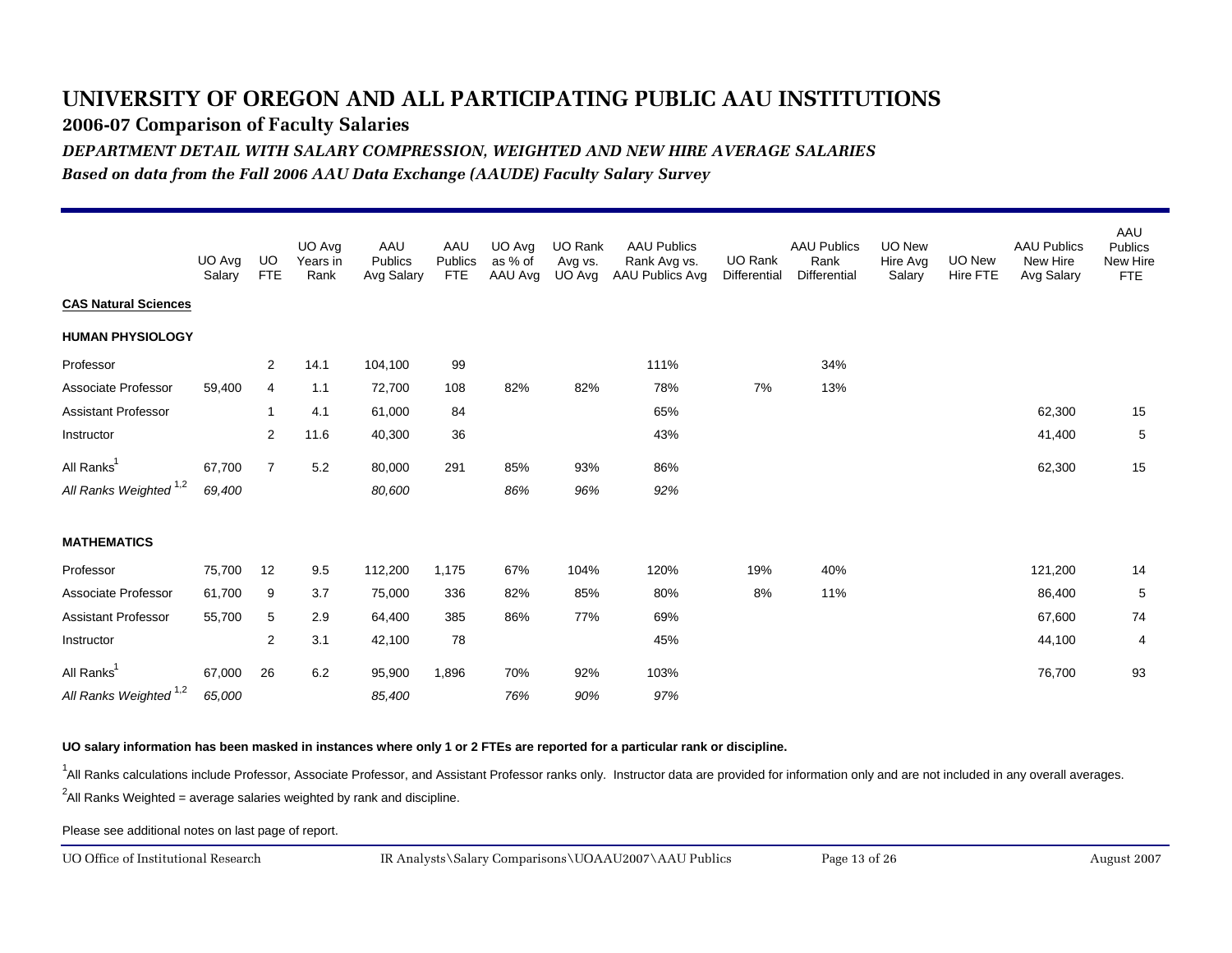**2006-07 Comparison of Faculty Salaries**

*DEPARTMENT DETAIL WITH SALARY COMPRESSION, WEIGHTED AND NEW HIRE AVERAGE SALARIES*

*Based on data from the Fall 2006 AAU Data Exchange (AAUDE) Faculty Salary Survey*

|                                   | UO Avg<br>Salary | UO.<br><b>FTE</b> | UO Avg<br>Years in<br>Rank | AAU<br>Publics<br>Avg Salary | AAU<br>Publics<br><b>FTE</b> | UO Avg<br>as % of<br>AAU Avg | UO Rank<br>Avg vs.<br>UO Avg | <b>AAU Publics</b><br>Rank Avg vs.<br>AAU Publics Avg | <b>UO Rank</b><br>Differential | <b>AAU Publics</b><br>Rank<br><b>Differential</b> | UO New<br>Hire Avg<br>Salary | UO New<br>Hire FTE | <b>AAU Publics</b><br>New Hire<br>Avg Salary | AAU<br><b>Publics</b><br>New Hire<br><b>FTE</b> |
|-----------------------------------|------------------|-------------------|----------------------------|------------------------------|------------------------------|------------------------------|------------------------------|-------------------------------------------------------|--------------------------------|---------------------------------------------------|------------------------------|--------------------|----------------------------------------------|-------------------------------------------------|
| <b>CAS Natural Sciences</b>       |                  |                   |                            |                              |                              |                              |                              |                                                       |                                |                                                   |                              |                    |                                              |                                                 |
| <b>PHYSICS</b>                    |                  |                   |                            |                              |                              |                              |                              |                                                       |                                |                                                   |                              |                    |                                              |                                                 |
| Professor                         | 82,600           | 16                | 13.5                       | 111,700                      | 899                          | 74%                          | 114%                         | 120%                                                  | 21%                            | 36%                                               |                              |                    | 138,700                                      | 3                                               |
| Associate Professor               | 67,300           | 6                 | 5.0                        | 78,400                       | 212                          | 86%                          | 93%                          | 84%                                                   | 11%                            | 10%                                               |                              | $\mathbf{1}$       | 86,000                                       | 6                                               |
| Assistant Professor               | 59,100           | 5                 | 3.3                        | 69,500                       | 256                          | 85%                          | 81%                          | 74%                                                   |                                |                                                   |                              | -1                 | 68,900                                       | 37                                              |
| Instructor                        |                  | $\mathbf{2}$      | 5.5                        | 45,300                       | $\overline{2}$               |                              |                              | 49%                                                   |                                |                                                   |                              |                    |                                              |                                                 |
| All Ranks <sup>1</sup>            | 74,800           | 27                | 9.7                        | 98,600                       | 1,367                        | 76%                          | 103%                         | 106%                                                  |                                |                                                   |                              | $\overline{2}$     | 75,700                                       | 46                                              |
| All Ranks Weighted <sup>1,2</sup> | 70,300           |                   |                            | 87,800                       |                              | 80%                          | 97%                          | 100%                                                  |                                |                                                   |                              |                    |                                              |                                                 |
| <b>PSYCHOLOGY</b>                 |                  |                   |                            |                              |                              |                              |                              |                                                       |                                |                                                   |                              |                    |                                              |                                                 |
| Professor                         | 86,400           | 10                | 10.8                       | 117,200                      | 670                          | 74%                          | 119%                         | 125%                                                  | 29%                            | 46%                                               |                              |                    | 140,500                                      | 15                                              |
| Associate Professor               | 65,100           | 12                | 5.1                        | 74,500                       | 306                          | 87%                          | 90%                          | 80%                                                   | 12%                            | 13%                                               |                              |                    | 81,100                                       | $\overline{7}$                                  |
| <b>Assistant Professor</b>        | 56,500           | 6                 | 3.4                        | 62,800                       | 276                          | 90%                          | 78%                          | 67%                                                   |                                |                                                   |                              |                    | 62,900                                       | 47                                              |
| Instructor                        |                  | 1                 | 3.1                        | 45,900                       | $\overline{7}$               |                              |                              | 49%                                                   |                                |                                                   |                              |                    |                                              |                                                 |
| All Ranks <sup>1</sup>            | 70,900           | 28                | 6.8                        | 94,800                       | 1,252                        | 75%                          | 98%                          | 101%                                                  |                                |                                                   |                              |                    | 81,600                                       | 69                                              |
| All Ranks Weighted <sup>1,2</sup> | 70,200           |                   |                            | 86,500                       |                              | 81%                          | 97%                          | 98%                                                   |                                |                                                   |                              |                    |                                              |                                                 |

#### **UO salary information has been masked in instances where only 1 or 2 FTEs are reported for a particular rank or discipline.**

<sup>1</sup>All Ranks calculations include Professor, Associate Professor, and Assistant Professor ranks only. Instructor data are provided for information only and are not included in any overall averages.

 $^2$ All Ranks Weighted = average salaries weighted by rank and discipline.

Please see additional notes on last page of report.

UO Office of Institutional Research

August 2007 IR Analysts\Salary Comparisons\UOAAU2007\AAU Publics Page 14 of 26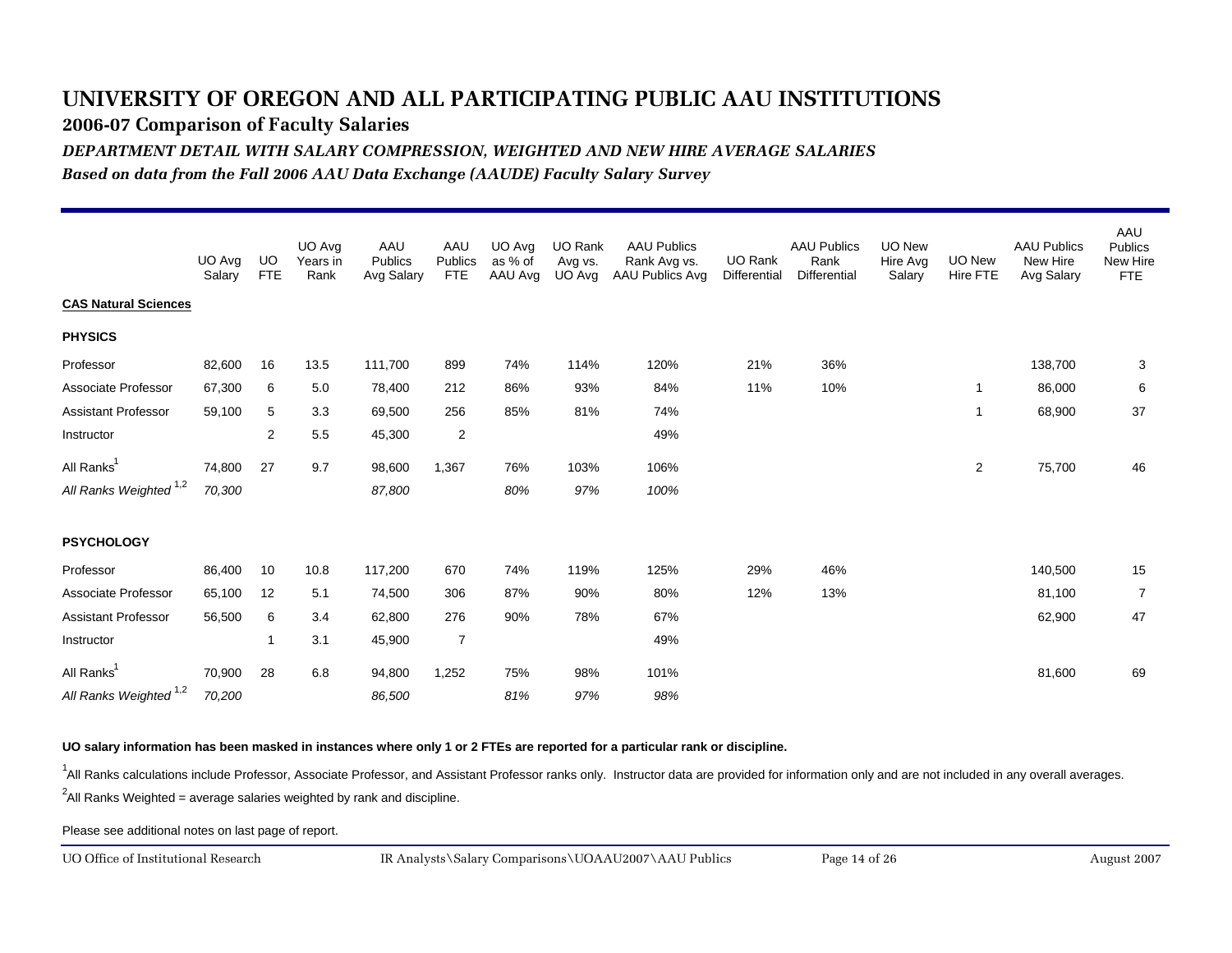**2006-07 Comparison of Faculty Salaries**

*DEPARTMENT DETAIL WITH SALARY COMPRESSION, WEIGHTED AND NEW HIRE AVERAGE SALARIES*

*Based on data from the Fall 2006 AAU Data Exchange (AAUDE) Faculty Salary Survey*

|                                   | UO Avg<br>Salary | UO.<br><b>FTE</b> | UO Avg<br>Years in<br>Rank | AAU<br>Publics<br>Avg Salary | AAU<br>Publics<br><b>FTE</b> | UO Avg<br>as % of<br>AAU Avg | UO Rank<br>Avg vs.<br>UO Avg | <b>AAU Publics</b><br>Rank Avg vs.<br>AAU Publics Avg | UO Rank<br>Differential | <b>AAU Publics</b><br>Rank<br><b>Differential</b> | UO New<br>Hire Avg<br>Salary | <b>UO New</b><br><b>Hire FTE</b> | <b>AAU Publics</b><br>New Hire<br>Avg Salary | AAU<br><b>Publics</b><br>New Hire<br><b>FTE</b> |
|-----------------------------------|------------------|-------------------|----------------------------|------------------------------|------------------------------|------------------------------|------------------------------|-------------------------------------------------------|-------------------------|---------------------------------------------------|------------------------------|----------------------------------|----------------------------------------------|-------------------------------------------------|
| <b>CAS Social Sciences</b>        |                  |                   |                            |                              |                              |                              |                              |                                                       |                         |                                                   |                              |                                  |                                              |                                                 |
| <b>ANTHROPOLOGY</b>               |                  |                   |                            |                              |                              |                              |                              |                                                       |                         |                                                   |                              |                                  |                                              |                                                 |
| Professor                         | 80,500           | $\overline{7}$    | 9.2                        | 106,300                      | 268                          | 76%                          | 111%                         | 114%                                                  | 30%                     | 39%                                               |                              |                                  | 140,300                                      | 6                                               |
| Associate Professor               | 58,400           | 5                 | 5.5                        | 69,600                       | 185                          | 84%                          | 80%                          | 75%                                                   | 12%                     | 14%                                               |                              |                                  | 77,200                                       | 6                                               |
| <b>Assistant Professor</b>        | 49,600           | 4                 | 3.0                        | 56,600                       | 143                          | 88%                          | 68%                          | 61%                                                   |                         |                                                   |                              |                                  | 58,500                                       | 27                                              |
| Instructor                        |                  |                   |                            | 34,600                       | 5                            |                              |                              | 37%                                                   |                         |                                                   |                              |                                  | 29,800                                       | $\mathbf{3}$                                    |
| All Ranks <sup>1</sup>            | 65,900           | 16                | 6.5                        | 83,000                       | 596                          | 79%                          | 91%                          | 89%                                                   |                         |                                                   |                              |                                  | 74,000                                       | 39                                              |
| All Ranks Weighted <sup>1,2</sup> | 63,800           |                   |                            | 79,000                       |                              | 81%                          | 88%                          | 90%                                                   |                         |                                                   |                              |                                  |                                              |                                                 |
| <b>ECONOMICS</b>                  |                  |                   |                            |                              |                              |                              |                              |                                                       |                         |                                                   |                              |                                  |                                              |                                                 |
| Professor                         | 113,600          | 11                | 9.7                        | 150,000                      | 392                          | 76%                          | 156%                         | 161%                                                  | 42%                     | 48%                                               |                              |                                  | 179,000                                      | 7                                               |
| Associate Professor               | 83,000           | 5                 | 5.1                        | 105,100                      | 124                          | 79%                          | 114%                         | 113%                                                  | 9%                      | 16%                                               |                              |                                  | 128,400                                      | 5                                               |
| <b>Assistant Professor</b>        | 76,100           | 4                 | 2.6                        | 90,100                       | 218                          | 84%                          | 105%                         | 96%                                                   |                         |                                                   |                              | 1                                | 96,000                                       | 47                                              |
| Instructor                        |                  |                   |                            | 44,300                       | 4                            |                              |                              | 47%                                                   |                         |                                                   |                              |                                  |                                              |                                                 |
| All Ranks <sup>1</sup>            | 98,500           | 20                | 7.1                        | 124,600                      | 734                          | 79%                          | 135%                         | 133%                                                  |                         |                                                   |                              | 1                                | 108,600                                      | 59                                              |
| All Ranks Weighted <sup>1,2</sup> | 92,100           |                   |                            | 116,900                      |                              | 79%                          | 127%                         | 133%                                                  |                         |                                                   |                              |                                  |                                              |                                                 |

**UO salary information has been masked in instances where only 1 or 2 FTEs are reported for a particular rank or discipline.**

<sup>1</sup>All Ranks calculations include Professor, Associate Professor, and Assistant Professor ranks only. Instructor data are provided for information only and are not included in any overall averages.

 $^2$ All Ranks Weighted = average salaries weighted by rank and discipline.

Please see additional notes on last page of report.

UO Office of Institutional Research

August 2007 IR Analysts\Salary Comparisons\UOAAU2007\AAU Publics Page 15 of 26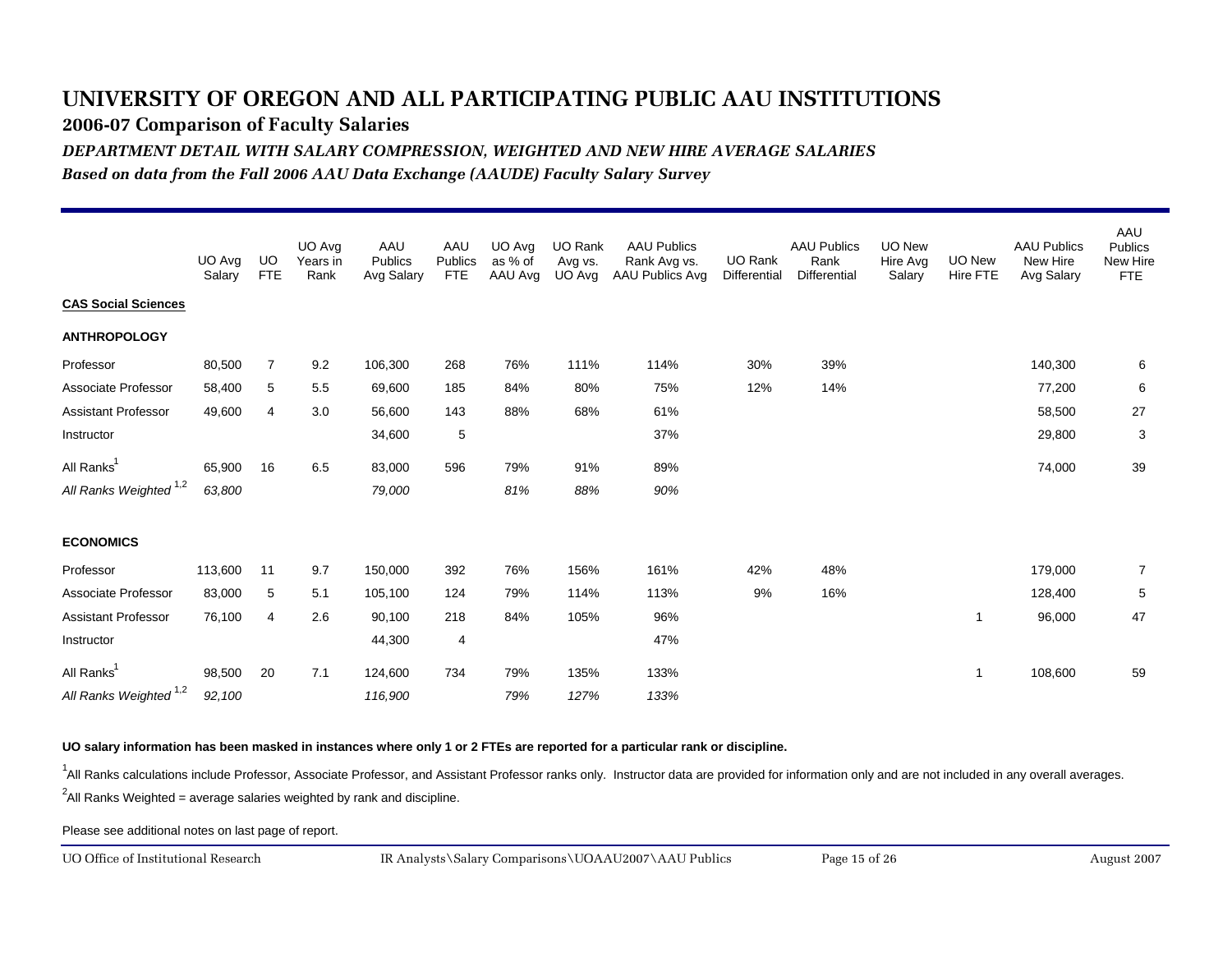**2006-07 Comparison of Faculty Salaries**

*DEPARTMENT DETAIL WITH SALARY COMPRESSION, WEIGHTED AND NEW HIRE AVERAGE SALARIES*

*Based on data from the Fall 2006 AAU Data Exchange (AAUDE) Faculty Salary Survey*

|                                   | UO Avg<br>Salary | <b>UO</b><br><b>FTE</b> | UO Avg<br>Years in<br>Rank | AAU<br>Publics<br>Avg Salary | AAU<br>Publics<br><b>FTE</b> | UO Avg<br>as % of<br>AAU Avg | UO Rank<br>Avg vs.<br>UO Avg | <b>AAU Publics</b><br>Rank Avg vs.<br>AAU Publics Avg | UO Rank<br>Differential | <b>AAU Publics</b><br>Rank<br>Differential | <b>UO New</b><br>Hire Avg<br>Salary | UO New<br>Hire FTE | <b>AAU Publics</b><br>New Hire<br>Avg Salary | AAU<br>Publics<br>New Hire<br><b>FTE</b> |
|-----------------------------------|------------------|-------------------------|----------------------------|------------------------------|------------------------------|------------------------------|------------------------------|-------------------------------------------------------|-------------------------|--------------------------------------------|-------------------------------------|--------------------|----------------------------------------------|------------------------------------------|
| <b>CAS Social Sciences</b>        |                  |                         |                            |                              |                              |                              |                              |                                                       |                         |                                            |                                     |                    |                                              |                                          |
| <b>ENVIRONMENTAL STUDIES</b>      |                  |                         |                            |                              |                              |                              |                              |                                                       |                         |                                            |                                     |                    |                                              |                                          |
| Professor                         |                  |                         |                            | 114,000                      | 46                           |                              |                              | 122%                                                  |                         | 35%                                        |                                     |                    | 182,400                                      | $\mathbf{1}$                             |
| Associate Professor               |                  | 1                       | 3.9                        | 81,600                       | 24                           |                              |                              | 87%                                                   |                         | 13%                                        |                                     |                    |                                              |                                          |
| Assistant Professor               |                  | 1                       | 3.1                        | 69,400                       | 31                           |                              |                              | 74%                                                   |                         |                                            |                                     |                    | 74,300                                       | 8                                        |
| Instructor                        |                  | 1                       | 1.1                        | 44,900                       | $\overline{1}$               |                              |                              | 48%                                                   |                         |                                            |                                     |                    |                                              |                                          |
| All Ranks <sup>1</sup>            |                  | $\overline{c}$          | 3.5                        | 92,600                       | 101                          |                              |                              | 99%                                                   |                         |                                            |                                     |                    | 86,300                                       | 9                                        |
| All Ranks Weighted <sup>1,2</sup> |                  |                         |                            | 89,700                       |                              |                              |                              | 102%                                                  |                         |                                            |                                     |                    |                                              |                                          |
| <b>ETHNIC STUDIES</b>             |                  |                         |                            |                              |                              |                              |                              |                                                       |                         |                                            |                                     |                    |                                              |                                          |
| Professor                         |                  |                         |                            | 104,100                      | 89                           |                              |                              | 111%                                                  |                         | 32%                                        |                                     |                    | 122,600                                      | 4                                        |
| Associate Professor               |                  |                         |                            | 73,900                       | 89                           |                              |                              | 79%                                                   |                         | 15%                                        |                                     |                    | 74,700                                       | 4                                        |
| <b>Assistant Professor</b>        |                  | 2                       | 3.1                        | 59,700                       | 97                           |                              |                              | 64%                                                   |                         |                                            |                                     |                    | 61,600                                       | 17                                       |
| Instructor                        |                  |                         |                            | 38,400                       | 4                            |                              |                              | 41%                                                   |                         |                                            |                                     |                    | 45,000                                       | $\overline{1}$                           |
| All Ranks <sup>1</sup>            |                  | 2                       | 3.1                        | 78,700                       | 275                          |                              |                              | 84%                                                   |                         |                                            |                                     |                    | 73,500                                       | 25                                       |
| All Ranks Weighted <sup>1,2</sup> |                  |                         |                            | 80,600                       |                              |                              |                              | 92%                                                   |                         |                                            |                                     |                    |                                              |                                          |

#### **UO salary information has been masked in instances where only 1 or 2 FTEs are reported for a particular rank or discipline.**

<sup>1</sup>All Ranks calculations include Professor, Associate Professor, and Assistant Professor ranks only. Instructor data are provided for information only and are not included in any overall averages.

 $^2$ All Ranks Weighted = average salaries weighted by rank and discipline.

Please see additional notes on last page of report.

UO Office of Institutional Research

August 2007 IR Analysts\Salary Comparisons\UOAAU2007\AAU Publics Page 16 of 26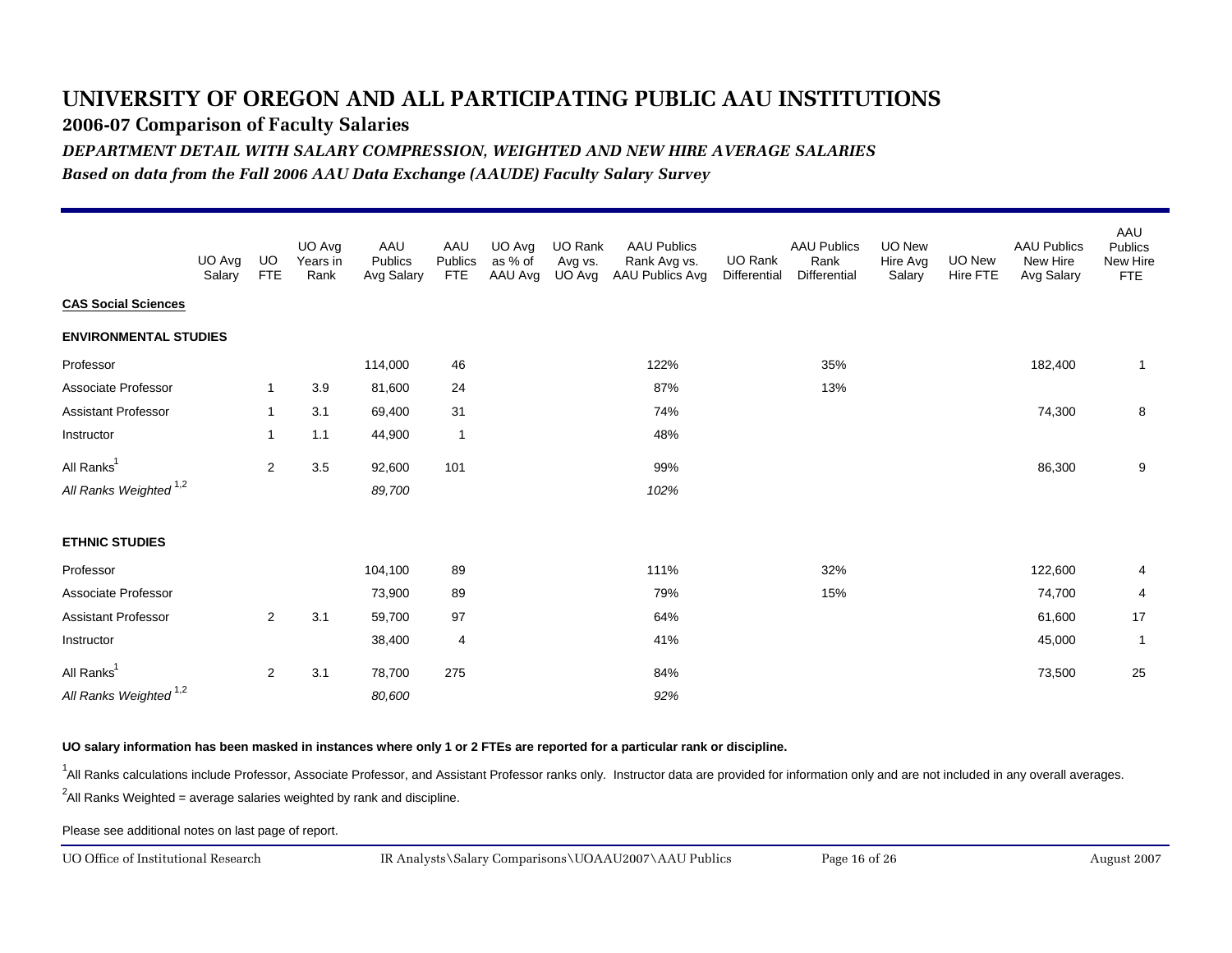**2006-07 Comparison of Faculty Salaries**

*DEPARTMENT DETAIL WITH SALARY COMPRESSION, WEIGHTED AND NEW HIRE AVERAGE SALARIES*

*Based on data from the Fall 2006 AAU Data Exchange (AAUDE) Faculty Salary Survey*

|                                   | UO Avg<br>Salary | UO<br><b>FTE</b> | UO Avg<br>Years in<br>Rank | AAU<br>Publics<br>Avg Salary | AAU<br>Publics<br><b>FTE</b> | UO Avg<br>as % of<br>AAU Avg | <b>UO Rank</b><br>Avg vs.<br>UO Avg | <b>AAU Publics</b><br>Rank Avg vs.<br>AAU Publics Avg | UO Rank<br>Differential | <b>AAU Publics</b><br>Rank<br><b>Differential</b> | <b>UO New</b><br>Hire Avg<br>Salary | UO New<br>Hire FTE | <b>AAU Publics</b><br>New Hire<br>Avg Salary | AAU<br><b>Publics</b><br>New Hire<br><b>FTE</b> |
|-----------------------------------|------------------|------------------|----------------------------|------------------------------|------------------------------|------------------------------|-------------------------------------|-------------------------------------------------------|-------------------------|---------------------------------------------------|-------------------------------------|--------------------|----------------------------------------------|-------------------------------------------------|
| <b>CAS Social Sciences</b>        |                  |                  |                            |                              |                              |                              |                                     |                                                       |                         |                                                   |                                     |                    |                                              |                                                 |
| <b>GEOGRAPHY</b>                  |                  |                  |                            |                              |                              |                              |                                     |                                                       |                         |                                                   |                                     |                    |                                              |                                                 |
| Professor                         | 87,700           | 5                | 8.1                        | 107,600                      | 162                          | 82%                          | 121%                                | 115%                                                  | 44%                     | 39%                                               |                                     |                    | 125,000                                      | -1                                              |
| Associate Professor               |                  | 2                | 3.1                        | 71,500                       | 84                           |                              |                                     | 77%                                                   |                         | 12%                                               |                                     |                    | 80,700                                       | 3                                               |
| <b>Assistant Professor</b>        | 52,600           | 3                | 2.8                        | 60,700                       | 91                           | 87%                          | 72%                                 | 65%                                                   |                         |                                                   |                                     | -1                 | 62,500                                       | 15                                              |
| Instructor                        |                  |                  |                            | 46,500                       | 3                            |                              |                                     | 50%                                                   |                         |                                                   |                                     |                    | 45,000                                       | $\overline{1}$                                  |
| All Ranks <sup>1</sup>            | 70,700           | 10               | 5.5                        | 85,900                       | 337                          | 82%                          | 97%                                 | 92%                                                   |                         |                                                   |                                     | $\overline{1}$     | 68,700                                       | 19                                              |
| All Ranks Weighted <sup>1,2</sup> | 66,500           |                  |                            | 81,400                       |                              | 82%                          | 92%                                 | 93%                                                   |                         |                                                   |                                     |                    |                                              |                                                 |
| <b>HISTORY</b>                    |                  |                  |                            |                              |                              |                              |                                     |                                                       |                         |                                                   |                                     |                    |                                              |                                                 |
| Professor                         | 78,300           | 9                | 10.1                       | 109,000                      | 565                          | 72%                          | 108%                                | 117%                                                  | 19%                     | 42%                                               |                                     |                    | 111,300                                      | 12                                              |
| Associate Professor               | 64,800           | 15               | 9.6                        | 70,200                       | 398                          | 92%                          | 89%                                 | 75%                                                   | 22%                     | 14%                                               |                                     |                    | 76,800                                       | 11                                              |
| <b>Assistant Professor</b>        |                  | $\overline{2}$   | 3.6                        | 57,300                       | 252                          |                              |                                     | 61%                                                   |                         |                                                   |                                     |                    | 56,200                                       | 49                                              |
| Instructor                        |                  |                  |                            | 39,500                       | 10                           |                              |                                     | 42%                                                   |                         |                                                   |                                     |                    | 45,000                                       | $\overline{1}$                                  |
| All Ranks <sup>1</sup>            | 68,300           | 26               | 9.3                        | 85,600                       | 1,215                        | 80%                          | 94%                                 | 92%                                                   |                         |                                                   |                                     |                    | 68,500                                       | 72                                              |
| All Ranks Weighted <sup>1,2</sup> | 64,800           |                  |                            | 80,400                       |                              | 81%                          | 89%                                 | 91%                                                   |                         |                                                   |                                     |                    |                                              |                                                 |

#### **UO salary information has been masked in instances where only 1 or 2 FTEs are reported for a particular rank or discipline.**

<sup>1</sup>All Ranks calculations include Professor, Associate Professor, and Assistant Professor ranks only. Instructor data are provided for information only and are not included in any overall averages.

 $^2$ All Ranks Weighted = average salaries weighted by rank and discipline.

Please see additional notes on last page of report.

UO Office of Institutional Research

August 2007 IR Analysts\Salary Comparisons\UOAAU2007\AAU Publics Page 17 of 26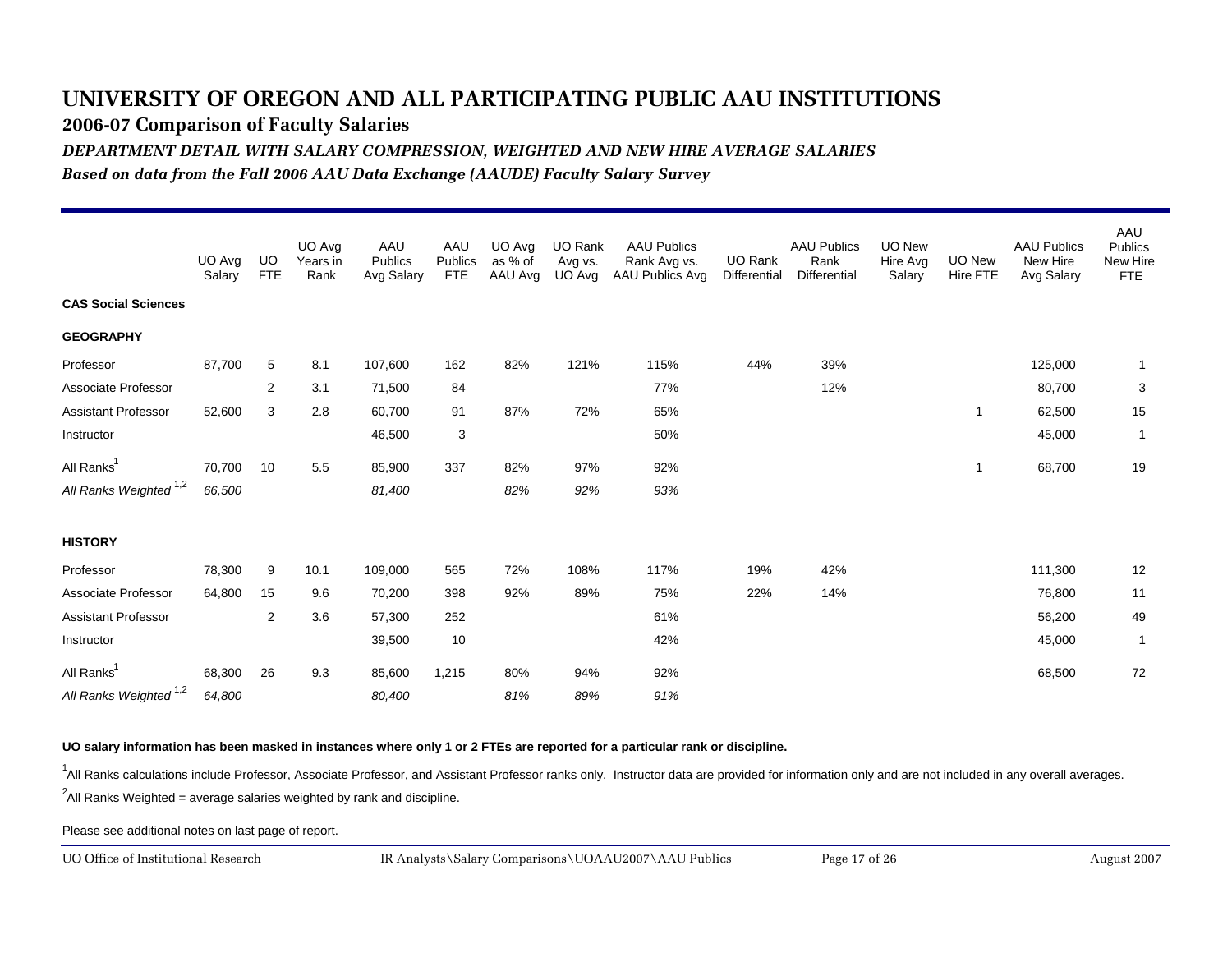**2006-07 Comparison of Faculty Salaries**

*DEPARTMENT DETAIL WITH SALARY COMPRESSION, WEIGHTED AND NEW HIRE AVERAGE SALARIES*

*Based on data from the Fall 2006 AAU Data Exchange (AAUDE) Faculty Salary Survey*

|                                   | UO Avg<br>Salary | UO.<br><b>FTE</b> | UO Avg<br>Years in<br>Rank | AAU<br>Publics<br>Avg Salary | AAU<br>Publics<br><b>FTE</b> | UO Avg<br>as % of<br>AAU Avg | UO Rank<br>Avg vs.<br>UO Avg | <b>AAU Publics</b><br>Rank Avg vs.<br>AAU Publics Avg | <b>UO Rank</b><br>Differential | <b>AAU Publics</b><br>Rank<br><b>Differential</b> | UO New<br>Hire Avg<br>Salary | <b>UO New</b><br>Hire FTE | <b>AAU Publics</b><br>New Hire<br>Avg Salary | AAU<br><b>Publics</b><br>New Hire<br>FTE |
|-----------------------------------|------------------|-------------------|----------------------------|------------------------------|------------------------------|------------------------------|------------------------------|-------------------------------------------------------|--------------------------------|---------------------------------------------------|------------------------------|---------------------------|----------------------------------------------|------------------------------------------|
| <b>CAS Social Sciences</b>        |                  |                   |                            |                              |                              |                              |                              |                                                       |                                |                                                   |                              |                           |                                              |                                          |
| <b>INTERNATIONAL STUDIES</b>      |                  |                   |                            |                              |                              |                              |                              |                                                       |                                |                                                   |                              |                           |                                              |                                          |
| Professor                         |                  | $\overline{1}$    | 7.1                        | 123,700                      | 27                           |                              |                              | 132%                                                  |                                | 39%                                               |                              |                           |                                              |                                          |
| Associate Professor               |                  | 2                 | 8.1                        | 87,200                       | 6                            |                              |                              | 93%                                                   |                                | 22%                                               |                              |                           |                                              |                                          |
| <b>Assistant Professor</b>        |                  | 1                 | 5.1                        | 66,900                       | 9                            |                              |                              | 72%                                                   |                                |                                                   |                              |                           | 56,700                                       | $\overline{2}$                           |
| Instructor                        |                  |                   |                            | 39,000                       | $\overline{1}$               |                              |                              | 42%                                                   |                                |                                                   |                              |                           |                                              |                                          |
| All Ranks <sup>1</sup>            | 61,200           | $\overline{4}$    | 7.1                        | 106,300                      | 42                           | 58%                          | 84%                          | 114%                                                  |                                |                                                   |                              |                           | 56,700                                       | 2                                        |
| All Ranks Weighted <sup>1,2</sup> | 61,300           |                   |                            | 94,200                       |                              | 65%                          | 84%                          | 107%                                                  |                                |                                                   |                              |                           |                                              |                                          |
| <b>POLITICAL SCIENCE</b>          |                  |                   |                            |                              |                              |                              |                              |                                                       |                                |                                                   |                              |                           |                                              |                                          |
| Professor                         |                  | 2                 | 8.7                        | 121,000                      | 378                          |                              |                              | 130%                                                  |                                | 45%                                               |                              |                           | 138,400                                      | 8                                        |
| Associate Professor               | 68,100           | 6                 | 7.4                        | 79,300                       | 244                          | 86%                          | 94%                          | 85%                                                   | 18%                            | 16%                                               |                              |                           | 93,100                                       | 15                                       |
| <b>Assistant Professor</b>        | 55,000           | 5                 | 3.5                        | 64,500                       | 199                          | 85%                          | 76%                          | 69%                                                   |                                |                                                   |                              |                           | 64,100                                       | 40                                       |
| Instructor                        |                  |                   |                            | 40,600                       | 11                           |                              |                              | 43%                                                   |                                |                                                   |                              |                           | 29,600                                       | $\overline{1}$                           |
| All Ranks <sup>1</sup>            | 65,900           | 13                | 6.1                        | 94,900                       | 821                          | 69%                          | 91%                          | 102%                                                  |                                |                                                   |                              |                           | 80,500                                       | 63                                       |
| All Ranks Weighted <sup>1,2</sup> | 70,800           |                   |                            | 90,000                       |                              | 79%                          | 98%                          | 102%                                                  |                                |                                                   |                              |                           |                                              |                                          |

**UO salary information has been masked in instances where only 1 or 2 FTEs are reported for a particular rank or discipline.**

<sup>1</sup>All Ranks calculations include Professor, Associate Professor, and Assistant Professor ranks only. Instructor data are provided for information only and are not included in any overall averages.

 $^2$ All Ranks Weighted = average salaries weighted by rank and discipline.

Please see additional notes on last page of report.

UO Office of Institutional Research

August 2007 IR Analysts\Salary Comparisons\UOAAU2007\AAU Publics Page 18 of 26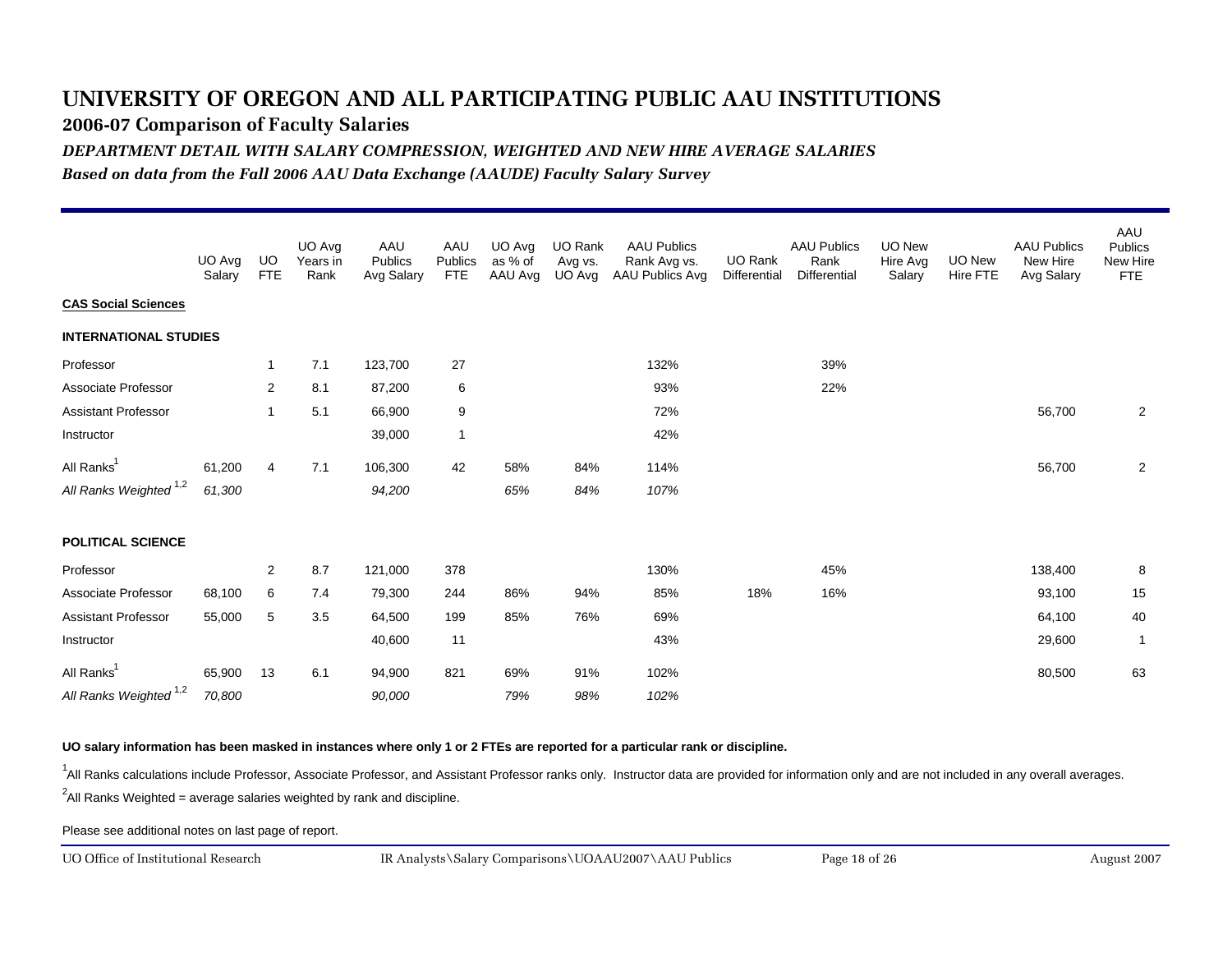**2006-07 Comparison of Faculty Salaries**

*DEPARTMENT DETAIL WITH SALARY COMPRESSION, WEIGHTED AND NEW HIRE AVERAGE SALARIES*

*Based on data from the Fall 2006 AAU Data Exchange (AAUDE) Faculty Salary Survey*

|                                     | UO Avg<br>Salary | UO.<br><b>FTE</b> | UO Avg<br>Years in<br>Rank | AAU<br>Publics<br>Avg Salary | AAU<br>Publics<br><b>FTE</b> | UO Avg<br>as % of<br>AAU Avg | UO Rank<br>Avg vs.<br>UO Avg | <b>AAU Publics</b><br>Rank Avg vs.<br>AAU Publics Avg | <b>UO Rank</b><br>Differential | <b>AAU Publics</b><br>Rank<br><b>Differential</b> | UO New<br>Hire Avg<br>Salary | <b>UO New</b><br>Hire FTE | <b>AAU Publics</b><br>New Hire<br>Avg Salary | AAU<br><b>Publics</b><br>New Hire<br><b>FTE</b> |
|-------------------------------------|------------------|-------------------|----------------------------|------------------------------|------------------------------|------------------------------|------------------------------|-------------------------------------------------------|--------------------------------|---------------------------------------------------|------------------------------|---------------------------|----------------------------------------------|-------------------------------------------------|
| <b>CAS Social Sciences</b>          |                  |                   |                            |                              |                              |                              |                              |                                                       |                                |                                                   |                              |                           |                                              |                                                 |
| <b>SOCIOLOGY</b>                    |                  |                   |                            |                              |                              |                              |                              |                                                       |                                |                                                   |                              |                           |                                              |                                                 |
| Professor                           | 83,000           | 6                 | 11.4                       | 116,300                      | 346                          | 71%                          | 114%                         | 125%                                                  | 33%                            | 46%                                               |                              |                           | 123,500                                      | 4                                               |
| Associate Professor                 | 59,100           | $\overline{7}$    | 3.6                        | 73,800                       | 198                          | 80%                          | 81%                          | 79%                                                   | 8%                             | 12%                                               |                              | $\mathbf{1}$              | 74,300                                       | 3                                               |
| Assistant Professor                 | 53,400           | $\overline{4}$    | 3.1                        | 62,300                       | 206                          | 86%                          | 73%                          | 67%                                                   |                                |                                                   |                              |                           | 58,500                                       | 46                                              |
| Instructor                          |                  |                   |                            | 32,800                       | 6                            |                              |                              | 35%                                                   |                                |                                                   |                              |                           | 40,000                                       | $\overline{1}$                                  |
| All Ranks <sup>1</sup>              | 66,200           | 17                | 6.2                        | 90,200                       | 750                          | 73%                          | 91%                          | 97%                                                   |                                |                                                   |                              | 1                         | 64,300                                       | 53                                              |
| All Ranks Weighted <sup>1,2</sup>   | 66,100           |                   |                            | 85,800                       |                              | 77%                          | 91%                          | 98%                                                   |                                |                                                   |                              |                           |                                              |                                                 |
| <b>WOMEN'S &amp; GENDER STUDIES</b> |                  |                   |                            |                              |                              |                              |                              |                                                       |                                |                                                   |                              |                           |                                              |                                                 |
| Professor                           |                  |                   |                            | 102,800                      | 36                           |                              |                              | 110%                                                  |                                | 33%                                               |                              |                           | 110,500                                      | $\overline{2}$                                  |
| Associate Professor                 |                  | 2                 | 5.7                        | 72,100                       | 45                           |                              |                              | 77%                                                   |                                | 15%                                               |                              |                           | 80,000                                       | -1                                              |
| <b>Assistant Professor</b>          |                  | $\mathbf{2}$      | 3.1                        | 58,500                       | 42                           |                              |                              | 63%                                                   |                                |                                                   |                              | -1                        | 59,200                                       | 8                                               |
| Instructor                          |                  |                   |                            | 35,600                       | $\overline{2}$               |                              |                              | 38%                                                   |                                |                                                   |                              |                           |                                              |                                                 |
| All Ranks <sup>1</sup>              | 57,800           | $\overline{4}$    | 4.4                        | 76,400                       | 123                          | 76%                          | 80%                          | 82%                                                   |                                |                                                   |                              | 1                         | 70,400                                       | 11                                              |
| All Ranks Weighted <sup>1,2</sup>   | 57,800           |                   |                            | 79,100                       |                              | 73%                          | 80%                          | 90%                                                   |                                |                                                   |                              |                           |                                              |                                                 |

**UO salary information has been masked in instances where only 1 or 2 FTEs are reported for a particular rank or discipline.**

<sup>1</sup>All Ranks calculations include Professor, Associate Professor, and Assistant Professor ranks only. Instructor data are provided for information only and are not included in any overall averages.

 $^2$ All Ranks Weighted = average salaries weighted by rank and discipline.

Please see additional notes on last page of report.

UO Office of Institutional Research

August 2007 IR Analysts\Salary Comparisons\UOAAU2007\AAU Publics Page 19 of 26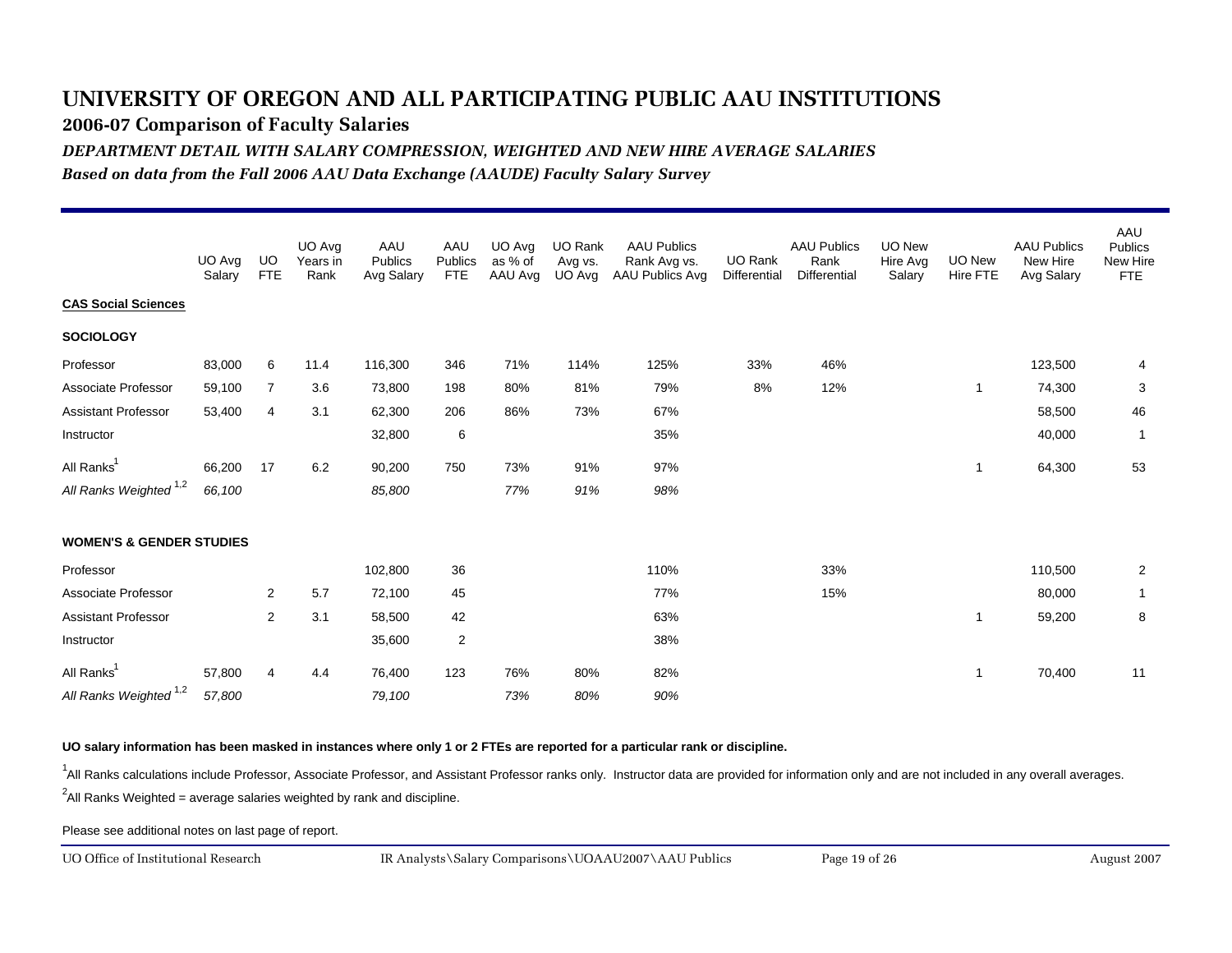**2006-07 Comparison of Faculty Salaries**

*DEPARTMENT DETAIL WITH SALARY COMPRESSION, WEIGHTED AND NEW HIRE AVERAGE SALARIES*

*Based on data from the Fall 2006 AAU Data Exchange (AAUDE) Faculty Salary Survey*

|                                                   | UO Avg<br>Salary | UO.<br><b>FTE</b>       | UO Avg<br>Years in<br>Rank | AAU<br>Publics<br>Avg Salary | AAU<br>Publics<br><b>FTE</b> | UO Avg<br>as % of<br>AAU Avg | UO Rank<br>Avg vs.<br>UO Avg | <b>AAU Publics</b><br>Rank Avg vs.<br>AAU Publics Avg | UO Rank<br>Differential | <b>AAU Publics</b><br>Rank<br><b>Differential</b> | <b>UO New</b><br>Hire Avg<br>Salary | UO New<br>Hire FTE | <b>AAU Publics</b><br>New Hire<br>Avg Salary | AAU<br><b>Publics</b><br>New Hire<br><b>FTE</b> |
|---------------------------------------------------|------------------|-------------------------|----------------------------|------------------------------|------------------------------|------------------------------|------------------------------|-------------------------------------------------------|-------------------------|---------------------------------------------------|-------------------------------------|--------------------|----------------------------------------------|-------------------------------------------------|
| <b>College of Education</b>                       |                  |                         |                            |                              |                              |                              |                              |                                                       |                         |                                                   |                                     |                    |                                              |                                                 |
| <b>COUNSELING PSYCHOLOGY &amp; HUMAN SERVICES</b> |                  |                         |                            |                              |                              |                              |                              |                                                       |                         |                                                   |                                     |                    |                                              |                                                 |
| Professor                                         |                  | $\overline{\mathbf{1}}$ | 4.9                        | 102,900                      | 142                          |                              |                              | 110%                                                  |                         | 33%                                               |                                     |                    | 119,300                                      | 4                                               |
| Associate Professor                               | 71,300           | 3                       | 5.1                        | 72,500                       | 112                          | 98%                          | 98%                          | 78%                                                   | 15%                     | 16%                                               |                                     |                    | 77,500                                       | $\overline{2}$                                  |
| <b>Assistant Professor</b>                        |                  | $\overline{1}$          | 3.1                        | 57,500                       | 102                          |                              |                              | 62%                                                   |                         |                                                   |                                     |                    | 56,500                                       | 15                                              |
| Instructor                                        |                  |                         |                            | 43,100                       | 4                            |                              |                              | 46%                                                   |                         |                                                   |                                     |                    |                                              |                                                 |
| All Ranks <sup>1</sup>                            | 73,700           | 5                       | 4.7                        | 80,300                       | 356                          | 92%                          | 101%                         | 86%                                                   |                         |                                                   |                                     |                    | 70,500                                       | 21                                              |
| All Ranks Weighted <sup>1,2</sup>                 | 76,300           |                         |                            | 79,000                       |                              | 97%                          | 105%                         | 90%                                                   |                         |                                                   |                                     |                    |                                              |                                                 |
| <b>EDUCATIONAL LEADERSHIP</b>                     |                  |                         |                            |                              |                              |                              |                              |                                                       |                         |                                                   |                                     |                    |                                              |                                                 |
| Professor                                         | 121,800          | 3                       | 4.4                        | 105,200                      | 91                           | 116%                         | 168%                         | 113%                                                  | 69%                     | 34%                                               |                                     |                    | 90,000                                       | $\overline{1}$                                  |
| Associate Professor                               |                  | $\overline{1}$          | 1.1                        | 73,700                       | 72                           |                              |                              | 79%                                                   |                         | 16%                                               |                                     |                    | 82,500                                       | $\overline{2}$                                  |
| <b>Assistant Professor</b>                        |                  | 2                       | 2.0                        | 59,000                       | 54                           |                              |                              | 63%                                                   |                         |                                                   |                                     |                    | 56,200                                       | 6                                               |
| Instructor                                        |                  |                         |                            |                              |                              |                              |                              |                                                       |                         |                                                   |                                     |                    |                                              |                                                 |
| All Ranks <sup>1</sup>                            | 92,300           | 6                       | 3.1                        | 83,200                       | 217                          | 111%                         | 127%                         | 89%                                                   |                         |                                                   |                                     |                    | 65,800                                       | 9                                               |
| All Ranks Weighted <sup>1,2</sup>                 | 85,900           |                         |                            | 80,600                       |                              | 107%                         | 118%                         | 92%                                                   |                         |                                                   |                                     |                    |                                              |                                                 |

**UO salary information has been masked in instances where only 1 or 2 FTEs are reported for a particular rank or discipline.**

<sup>1</sup>All Ranks calculations include Professor, Associate Professor, and Assistant Professor ranks only. Instructor data are provided for information only and are not included in any overall averages.

 $^2$ All Ranks Weighted = average salaries weighted by rank and discipline.

Please see additional notes on last page of report.

UO Office of Institutional Research

August 2007 IR Analysts\Salary Comparisons\UOAAU2007\AAU Publics Page 20 of 26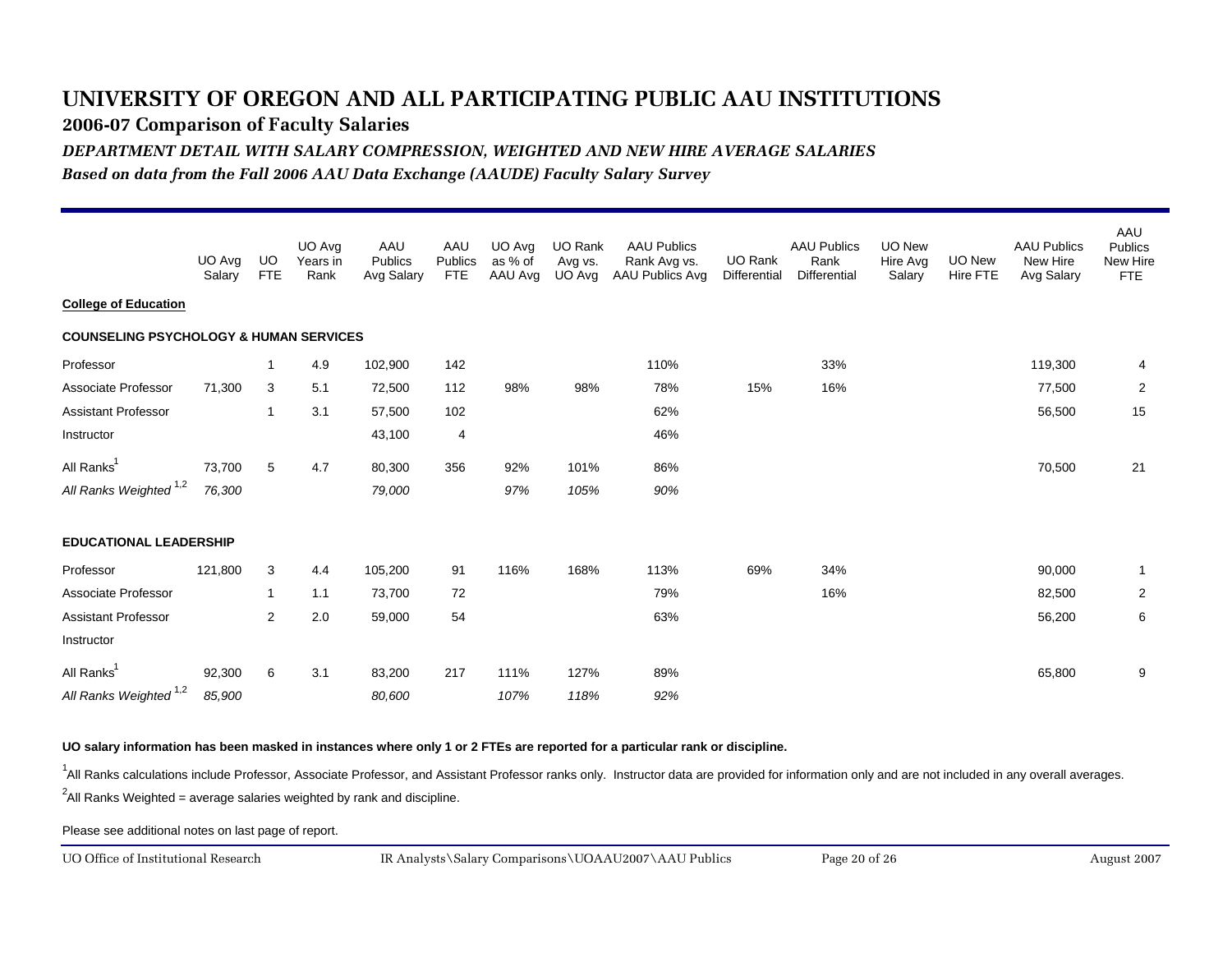**2006-07 Comparison of Faculty Salaries**

*DEPARTMENT DETAIL WITH SALARY COMPRESSION, WEIGHTED AND NEW HIRE AVERAGE SALARIES*

*Based on data from the Fall 2006 AAU Data Exchange (AAUDE) Faculty Salary Survey*

|                                   | UO Avg<br>Salary | UO.<br><b>FTE</b> | UO Avg<br>Years in<br>Rank | AAU<br>Publics<br>Avg Salary | AAU<br>Publics<br><b>FTE</b> | UO Avg<br>as % of<br>AAU Avg | UO Rank<br>Avg vs.<br>UO Avg | <b>AAU Publics</b><br>Rank Avg vs.<br>AAU Publics Avg | UO Rank<br>Differential | <b>AAU Publics</b><br>Rank<br><b>Differential</b> | UO New<br>Hire Avg<br>Salary | UO New<br>Hire FTE | <b>AAU Publics</b><br>New Hire<br>Avg Salary | AAU<br><b>Publics</b><br>New Hire<br><b>FTE</b> |
|-----------------------------------|------------------|-------------------|----------------------------|------------------------------|------------------------------|------------------------------|------------------------------|-------------------------------------------------------|-------------------------|---------------------------------------------------|------------------------------|--------------------|----------------------------------------------|-------------------------------------------------|
| <b>College of Education</b>       |                  |                   |                            |                              |                              |                              |                              |                                                       |                         |                                                   |                              |                    |                                              |                                                 |
| <b>SPECIAL EDUCATION</b>          |                  |                   |                            |                              |                              |                              |                              |                                                       |                         |                                                   |                              |                    |                                              |                                                 |
| Professor                         | 114,000          | 5                 | 9.3                        | 102,800                      | 106                          | 111%                         | 157%                         | 110%                                                  | 61%                     | 36%                                               |                              |                    | 148,000                                      | -1                                              |
| Associate Professor               | 69,900           | 5                 | 3.9                        | 69,500                       | 114                          | 101%                         | 96%                          | 74%                                                   | 14%                     | 12%                                               |                              | 2                  | 86,700                                       | 3                                               |
| <b>Assistant Professor</b>        |                  | $\overline{1}$    | 3.1                        | 58,300                       | 83                           |                              |                              | 62%                                                   |                         |                                                   |                              | $\mathbf{1}$       | 60,300                                       | 18                                              |
| Instructor                        | 50,900           | 3                 | 4.7                        | 44,100                       | 5                            | 115%                         | 70%                          | 47%                                                   |                         |                                                   |                              |                    |                                              |                                                 |
| All Ranks <sup>1</sup>            | 89,000           | 11                | 6.3                        | 78,100                       | 303                          | 114%                         | 122%                         | 84%                                                   |                         |                                                   | 66,700                       | 3                  | 67,900                                       | 22                                              |
| All Ranks Weighted <sup>1,2</sup> | 83,000           |                   |                            | 78,200                       |                              | 106%                         | 114%                         | 89%                                                   |                         |                                                   |                              |                    |                                              |                                                 |
| <b>TEACHER EDUCATION</b>          |                  |                   |                            |                              |                              |                              |                              |                                                       |                         |                                                   |                              |                    |                                              |                                                 |
| Professor                         |                  |                   |                            | 102,100                      | 329                          |                              |                              | 109%                                                  |                         | 33%                                               |                              |                    | 96,000                                       | 10                                              |
| Associate Professor               | 69,200           | 3                 | 6.7                        | 71,300                       | 290                          | 97%                          | 95%                          | 76%                                                   | 13%                     | 14%                                               |                              | -1                 | 68,400                                       | 5                                               |
| <b>Assistant Professor</b>        |                  | $\mathbf{2}$      | 2.6                        | 58,300                       | 274                          |                              |                              | 62%                                                   |                         |                                                   |                              |                    | 58,800                                       | 54                                              |
| Instructor                        |                  |                   |                            | 39,600                       | 23                           |                              |                              | 42%                                                   |                         |                                                   |                              |                    | 38,500                                       | 3                                               |
| All Ranks <sup>1</sup>            | 65,300           | 5                 | 5.1                        | 78,700                       | 893                          | 83%                          | 90%                          | 84%                                                   |                         |                                                   |                              | -1                 | 64,900                                       | 69                                              |
| All Ranks Weighted <sup>1,2</sup> | 64,300           |                   |                            | 78,500                       |                              | 82%                          | 89%                          | 89%                                                   |                         |                                                   |                              |                    |                                              |                                                 |

**UO salary information has been masked in instances where only 1 or 2 FTEs are reported for a particular rank or discipline.**

<sup>1</sup>All Ranks calculations include Professor, Associate Professor, and Assistant Professor ranks only. Instructor data are provided for information only and are not included in any overall averages.

 $^2$ All Ranks Weighted = average salaries weighted by rank and discipline.

Please see additional notes on last page of report.

UO Office of Institutional Research

August 2007 IR Analysts\Salary Comparisons\UOAAU2007\AAU Publics Page 21 of 26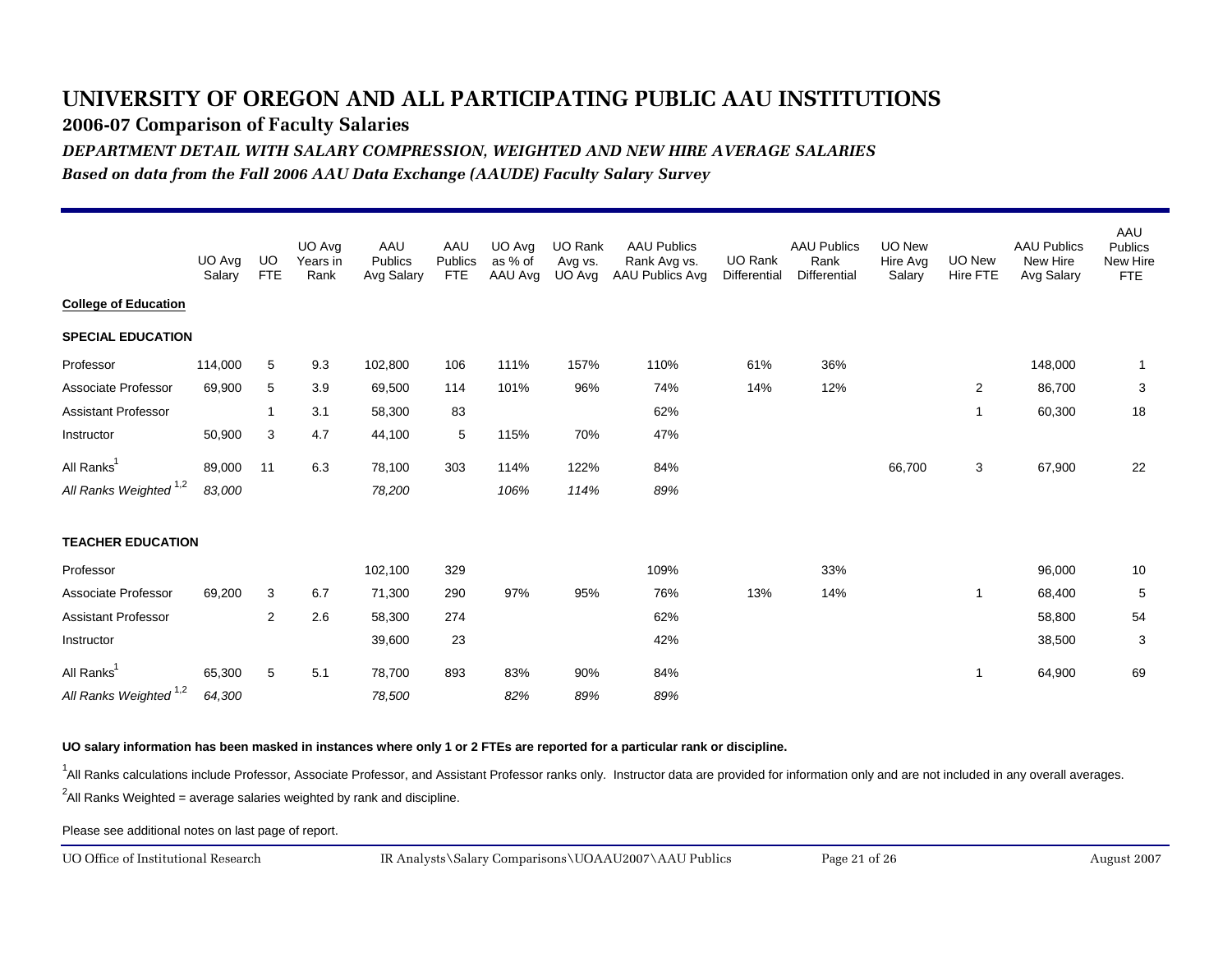**2006-07 Comparison of Faculty Salaries**

*DEPARTMENT DETAIL WITH SALARY COMPRESSION, WEIGHTED AND NEW HIRE AVERAGE SALARIES*

*Based on data from the Fall 2006 AAU Data Exchange (AAUDE) Faculty Salary Survey*

|                                      | UO Avg<br>Salary   | UO<br><b>FTE</b> | UO Avg<br>Years in<br>Rank | AAU<br><b>Publics</b><br>Avg Salary | AAU<br><b>Publics</b><br>FTE | UO Avg<br>as % of<br>AAU Avg | <b>UO Rank</b><br>Avg vs.<br>UO Ava | <b>AAU Publics</b><br>Rank Avg vs.<br>AAU Publics Avg | UO Rank<br>Differential | <b>AAU Publics</b><br>Rank<br>Differential | <b>UO New</b><br>Hire Avg<br>Salary | UO New<br><b>Hire FTE</b> | <b>AAU Publics</b><br>New Hire<br>Avg Salary | AAU<br><b>Publics</b><br>New Hire<br>FTE |
|--------------------------------------|--------------------|------------------|----------------------------|-------------------------------------|------------------------------|------------------------------|-------------------------------------|-------------------------------------------------------|-------------------------|--------------------------------------------|-------------------------------------|---------------------------|----------------------------------------------|------------------------------------------|
| <b>Lundauist College of Business</b> |                    |                  |                            |                                     |                              |                              |                                     |                                                       |                         |                                            |                                     |                           |                                              |                                          |
| <b>BUSINESS ADMINISTRATION</b>       |                    |                  |                            |                                     |                              |                              |                                     |                                                       |                         |                                            |                                     |                           |                                              |                                          |
| Professor                            | 128,900            | 15               | 10.9                       | 166,800                             | 804                          | 77%                          | 177%                                | 179%                                                  | 27%                     | 38%                                        |                                     |                           | 191,400                                      | 17                                       |
| Associate Professor                  | 109,100            | 6                | 6.3                        | 131,100                             | 478                          | 83%                          | 150%                                | 140%                                                  | $-11%$                  | 5%                                         |                                     |                           | 163,100                                      | 15                                       |
| <b>Assistant Professor</b>           | 117,400            | 17               | 2.8                        | 126,100                             | 583                          | 93%                          | 161%                                | 135%                                                  |                         |                                            | 134,300                             | 4                         | 132,100                                      | 104                                      |
| Instructor                           | 57,300             | 17               | 4.9                        | 73,800                              | 42                           | 78%                          | 79%                                 | 79%                                                   |                         |                                            |                                     |                           | 120,300                                      |                                          |
| All Ranks<br>All Ranks Weighted 1,2  | 120,600<br>119,000 | 38               | 6.5                        | 144,900<br>142,700                  | 1,865                        | 83%<br>83%                   | 166%<br>164%                        | 155%<br>162%                                          |                         |                                            | 134,300                             | 4                         | 142,900                                      | 136                                      |

**UO salary information has been masked in instances where only 1 or 2 FTEs are reported for a particular rank or discipline.**

<sup>1</sup>All Ranks calculations include Professor, Associate Professor, and Assistant Professor ranks only. Instructor data are provided for information only and are not included in any overall averages.

 $^2$ All Ranks Weighted = average salaries weighted by rank and discipline.

Please see additional notes on last page of report.

UO Office of Institutional Research

August 2007 IR Analysts\Salary Comparisons\UOAAU2007\AAU Publics Page 22 of 26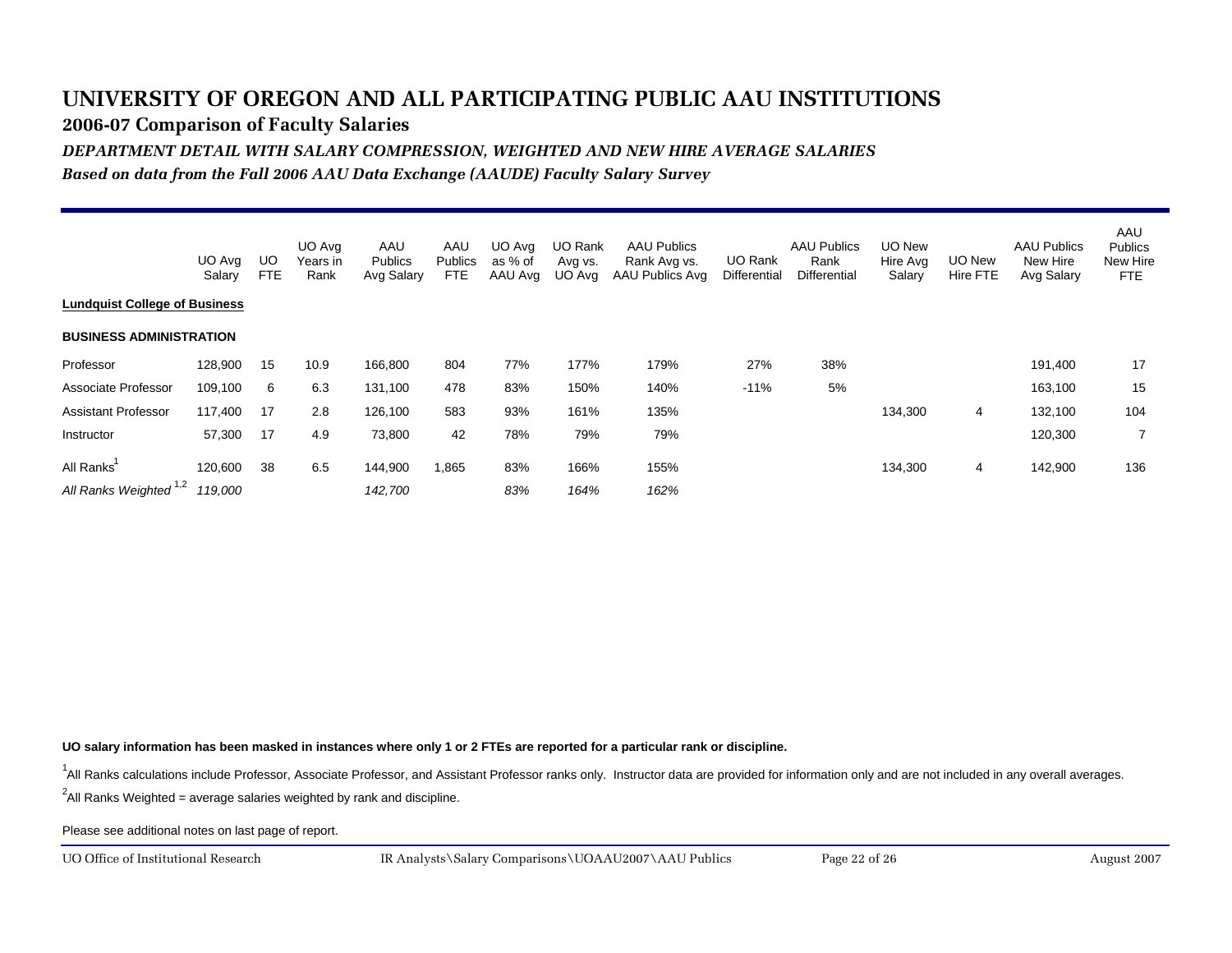**2006-07 Comparison of Faculty Salaries**

*DEPARTMENT DETAIL WITH SALARY COMPRESSION, WEIGHTED AND NEW HIRE AVERAGE SALARIES*

*Based on data from the Fall 2006 AAU Data Exchange (AAUDE) Faculty Salary Survey*

|                                               | UO Avg<br>Salary | UO<br><b>FTE</b> | UO Avg<br>Years in<br>Rank | AAU<br><b>Publics</b><br>Avg Salary | AAU<br><b>Publics</b><br>FTE | UO Avg<br>as % of<br>AAU Avg | <b>UO Rank</b><br>Avg vs.<br>UO Ava | <b>AAU Publics</b><br>Rank Avg vs.<br>AAU Publics Avg | UO Rank<br>Differential | <b>AAU Publics</b><br>Rank<br>Differential | <b>UO New</b><br>Hire Avg<br>Salary | UO New<br><b>Hire FTE</b> | <b>AAU Publics</b><br>New Hire<br>Avg Salary | AAU<br><b>Publics</b><br>New Hire<br>FTE |
|-----------------------------------------------|------------------|------------------|----------------------------|-------------------------------------|------------------------------|------------------------------|-------------------------------------|-------------------------------------------------------|-------------------------|--------------------------------------------|-------------------------------------|---------------------------|----------------------------------------------|------------------------------------------|
| <b>School of Journalism and Communication</b> |                  |                  |                            |                                     |                              |                              |                                     |                                                       |                         |                                            |                                     |                           |                                              |                                          |
| <b>JOURNALISM &amp; COMMUNICATION</b>         |                  |                  |                            |                                     |                              |                              |                                     |                                                       |                         |                                            |                                     |                           |                                              |                                          |
| Professor                                     | 88,200           | 5                | 6.1                        | 100,700                             | 123                          | 88%                          | 121%                                | 108%                                                  | 36%                     | 31%                                        |                                     | 2                         | 96,800                                       | 3                                        |
| Associate Professor                           | 62,200           | 10               | 10.5                       | 72,000                              | 132                          | 86%                          | 86%                                 | 77%                                                   | 3%                      | 12%                                        |                                     |                           | 52,800                                       | 4                                        |
| <b>Assistant Professor</b>                    | 60,300           | $\overline{4}$   | 2.8                        | 60,500                              | 112                          | 100%                         | 83%                                 | 65%                                                   |                         |                                            |                                     |                           | 57,500                                       | 12                                       |
| Instructor                                    | 46,200           | 3                | 4.4                        | 49,400                              | 11                           | 94%                          | 64%                                 | 53%                                                   |                         |                                            |                                     |                           | 57,000                                       |                                          |
| All Ranks                                     | 68,700           | 19               | 7.7                        | 78,100                              | 367                          | 88%                          | 94%                                 | 84%                                                   |                         |                                            | 89,700                              | 3                         | 62,700                                       | 19                                       |
| All Ranks Weighted 1,2                        | 71,200           |                  |                            | 78,900                              |                              | 90%                          | 98%                                 | 90%                                                   |                         |                                            |                                     |                           |                                              |                                          |

**UO salary information has been masked in instances where only 1 or 2 FTEs are reported for a particular rank or discipline.**

<sup>1</sup>All Ranks calculations include Professor, Associate Professor, and Assistant Professor ranks only. Instructor data are provided for information only and are not included in any overall averages.

 $^2$ All Ranks Weighted = average salaries weighted by rank and discipline.

Please see additional notes on last page of report.

UO Office of Institutional Research

August 2007 IR Analysts\Salary Comparisons\UOAAU2007\AAU Publics Page 23 of 26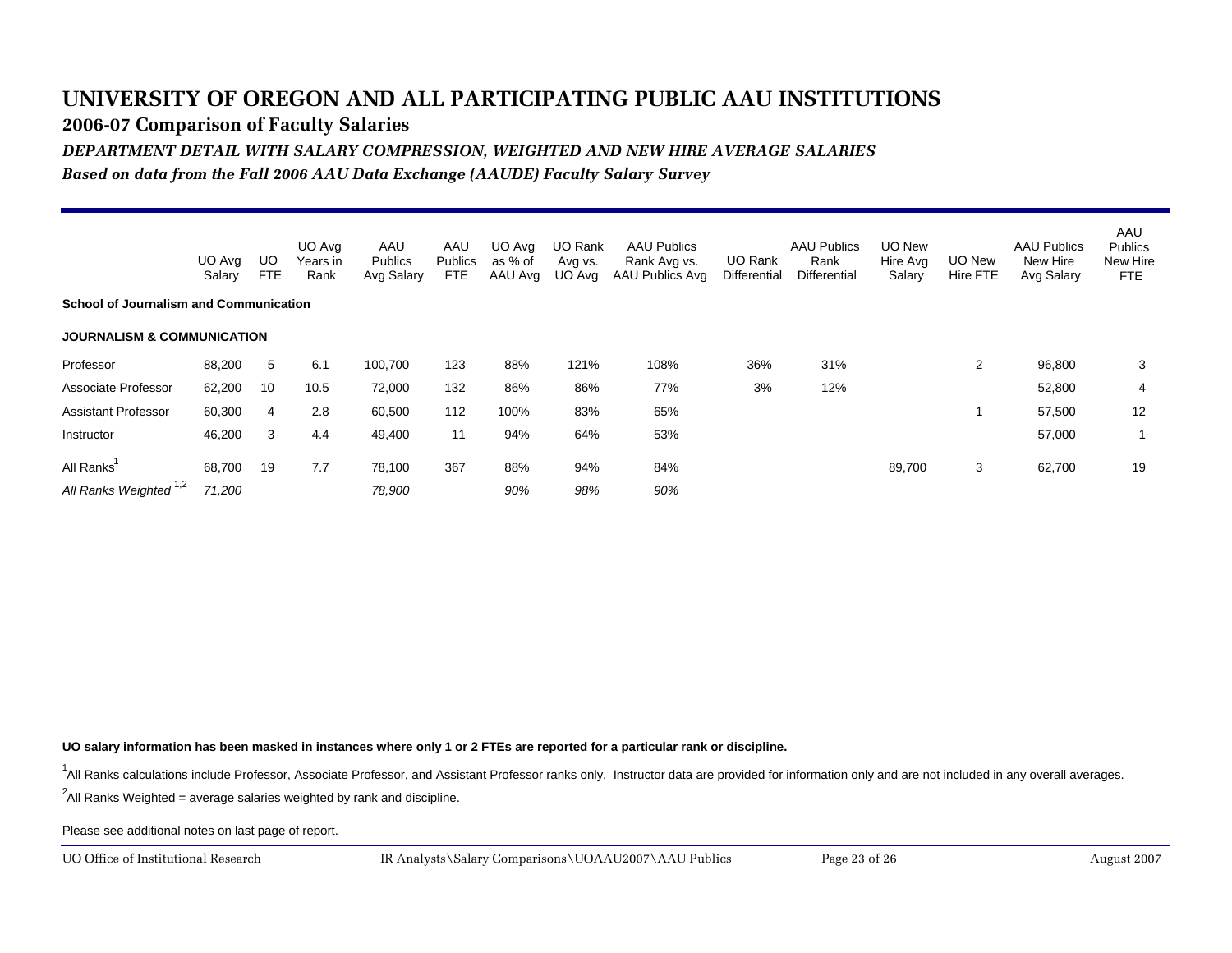**2006-07 Comparison of Faculty Salaries**

*DEPARTMENT DETAIL WITH SALARY COMPRESSION, WEIGHTED AND NEW HIRE AVERAGE SALARIES*

*Based on data from the Fall 2006 AAU Data Exchange (AAUDE) Faculty Salary Survey*

|                                                | UO Avg<br>Salary | UO<br><b>FTE</b> | UO Avg<br>Years in<br>Rank | AAU<br>Publics<br>Avg Salary | AAU<br>Publics<br><b>FTE</b> | UO Avg<br>as % of<br>AAU Avg | UO Rank<br>Avg vs.<br>UO Avg | <b>AAU Publics</b><br>Rank Avg vs.<br>AAU Publics Avg | UO Rank<br>Differential | <b>AAU Publics</b><br>Rank<br>Differential | UO New<br>Hire Avg<br>Salary | UO New<br>Hire FTE | <b>AAU Publics</b><br>New Hire<br>Avg Salary | AAU<br><b>Publics</b><br>New Hire<br>FTE |
|------------------------------------------------|------------------|------------------|----------------------------|------------------------------|------------------------------|------------------------------|------------------------------|-------------------------------------------------------|-------------------------|--------------------------------------------|------------------------------|--------------------|----------------------------------------------|------------------------------------------|
| <b>School of Law</b>                           |                  |                  |                            |                              |                              |                              |                              |                                                       |                         |                                            |                              |                    |                                              |                                          |
| <b>LAW</b>                                     |                  |                  |                            |                              |                              |                              |                              |                                                       |                         |                                            |                              |                    |                                              |                                          |
| Professor                                      | 122,500          | 18               | 13.7                       | 161,800                      | 466                          | 76%                          | 169%                         | 173%                                                  | 42%                     | 51%                                        |                              |                    | 169,600                                      | 7                                        |
| Associate Professor                            |                  | 2                | 1.2                        | 114,100                      | 104                          |                              |                              | 122%                                                  |                         | 9%                                         |                              |                    | 112,800                                      | 13                                       |
| <b>Assistant Professor</b>                     | 82,800           | 8                | 3.5                        | 106,000                      | 54                           | 78%                          | 114%                         | 113%                                                  |                         |                                            |                              | -1                 | 96,100                                       | $\overline{7}$                           |
| Instructor                                     | 48,700           | 3                | 4.2                        | 70,300                       | 19                           | 69%                          | 67%                          | 75%                                                   |                         |                                            |                              |                    | 59,300                                       | $\overline{2}$                           |
| All Ranks <sup>1</sup>                         | 109,000          | 28               | 9.8                        | 149,100                      | 624                          | 73%                          | 150%                         | 160%                                                  |                         |                                            |                              | -1                 | 123,200                                      | 27                                       |
| All Ranks Weighted 1,2                         | 100,300          |                  |                            | 129,100                      |                              | 78%                          | 138%                         | 147%                                                  |                         |                                            |                              |                    |                                              |                                          |
|                                                |                  |                  |                            |                              |                              |                              |                              |                                                       |                         |                                            |                              |                    |                                              |                                          |
| <b>LAW--Associate &amp; Assistant Combined</b> |                  |                  |                            |                              |                              |                              |                              |                                                       |                         |                                            |                              |                    |                                              |                                          |
| Professor                                      | 122,500          | 18               | 13.7                       | 161,800                      | 466                          | 76%                          | 169%                         | 173%                                                  | 52%                     | 54%                                        |                              |                    | 169,600                                      | 7                                        |
| Assoc/Assist Combined                          | 84,600           | 10               | 3.0                        | 111,400                      | 158                          | 76%                          | 116%                         | 119%                                                  |                         |                                            |                              | $\overline{1}$     | 107,000                                      | 20                                       |
| All Ranks <sup>'</sup>                         | 109,000          | 28               | 9.8                        | 149,100                      | 624                          | 73%                          | 150%                         | 160%                                                  |                         |                                            |                              |                    | 123,200                                      | 27                                       |
| All Ranks Weighted 1,2                         | 100,300          |                  |                            | 129,100                      |                              | 78%                          | 138%                         | 147%                                                  |                         |                                            |                              |                    |                                              |                                          |

*Note: Combined averages for associate and assistant professors are provided to allow comparison with institutions that use only two ranks for Law professors.*

**UO salary information has been masked in instances where only 1 or 2 FTEs are reported for a particular rank or discipline.**

<sup>1</sup>All Ranks calculations include Professor, Associate Professor, and Assistant Professor ranks only. Instructor data are provided for information only and are not included in any overall averages.

 $^2$ All Ranks Weighted = average salaries weighted by rank and discipline.

Please see additional notes on last page of report.

UO Office of Institutional Research

August 2007 IR Analysts\Salary Comparisons\UOAAU2007\AAU Publics Page 24 of 26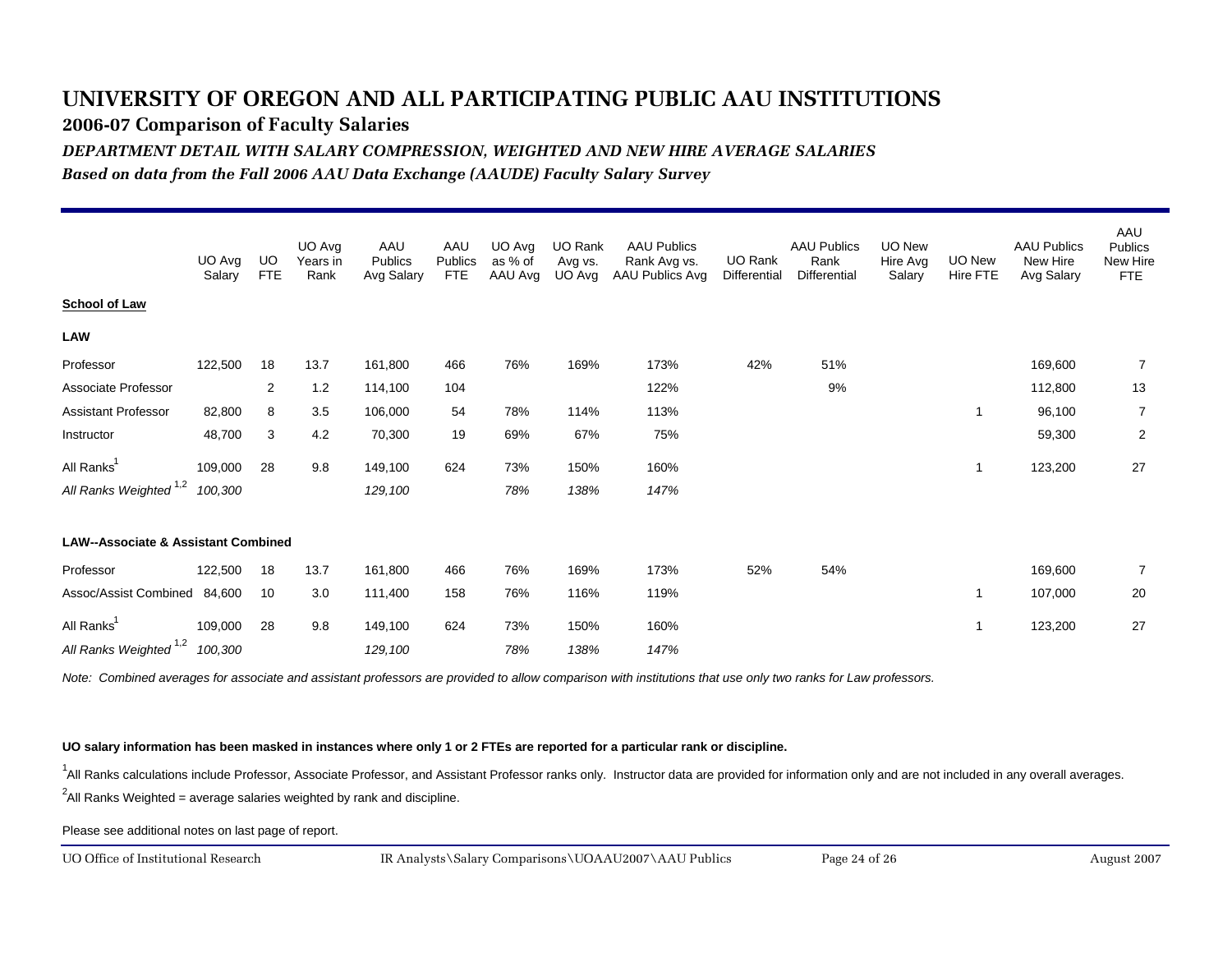**2006-07 Comparison of Faculty Salaries**

*DEPARTMENT DETAIL WITH SALARY COMPRESSION, WEIGHTED AND NEW HIRE AVERAGE SALARIES*

*Based on data from the Fall 2006 AAU Data Exchange (AAUDE) Faculty Salary Survey*

|                                   | UO Avg<br>Salary | UO.<br><b>FTE</b> | UO Avg<br>Years in<br>Rank | AAU<br><b>Publics</b><br>Avg Salary | AAU<br>Publics<br><b>FTE</b> | UO Avg<br>as % of<br>AAU Avg | <b>UO Rank</b><br>Avg vs.<br>UO Avg | <b>AAU Publics</b><br>Rank Avg vs.<br>AAU Publics Avg | UO Rank<br>Differential | <b>AAU Publics</b><br>Rank<br><b>Differential</b> | <b>UO New</b><br>Hire Avg<br>Salary | UO New<br>Hire FTE | <b>AAU Publics</b><br>New Hire<br>Avg Salary | AAU<br><b>Publics</b><br>New Hire<br><b>FTE</b> |
|-----------------------------------|------------------|-------------------|----------------------------|-------------------------------------|------------------------------|------------------------------|-------------------------------------|-------------------------------------------------------|-------------------------|---------------------------------------------------|-------------------------------------|--------------------|----------------------------------------------|-------------------------------------------------|
| <b>School of Music and Dance</b>  |                  |                   |                            |                                     |                              |                              |                                     |                                                       |                         |                                                   |                                     |                    |                                              |                                                 |
| <b>DANCE</b>                      |                  |                   |                            |                                     |                              |                              |                                     |                                                       |                         |                                                   |                                     |                    |                                              |                                                 |
| Professor                         |                  |                   |                            | 77,900                              | 21                           |                              |                                     | 83%                                                   |                         | 13%                                               |                                     |                    | 85,000                                       | 2                                               |
| Associate Professor               | 46,900           | 5                 | 5.9                        | 65,300                              | 23                           | 72%                          | 65%                                 | 70%                                                   | 14%                     | 12%                                               |                                     |                    |                                              |                                                 |
| <b>Assistant Professor</b>        |                  | $\mathbf{1}$      | 0.1                        | 54,000                              | 16                           |                              |                                     | 58%                                                   |                         |                                                   |                                     | -1                 | 56,800                                       | $\overline{1}$                                  |
| Instructor                        |                  |                   |                            | 54,200                              | $\mathbf{1}$                 |                              |                                     | 58%                                                   |                         |                                                   |                                     |                    |                                              |                                                 |
| All Ranks <sup>1</sup>            | 45,200           | 6                 | 4.9                        | 66,700                              | 60                           | 68%                          | 62%                                 | 71%                                                   |                         |                                                   |                                     | $\mathbf{1}$       | 75,600                                       | 3                                               |
| All Ranks Weighted <sup>1,2</sup> | 41,900           |                   |                            | 66,400                              |                              | 63%                          | 58%                                 | 75%                                                   |                         |                                                   |                                     |                    |                                              |                                                 |
| <b>MUSIC</b>                      |                  |                   |                            |                                     |                              |                              |                                     |                                                       |                         |                                                   |                                     |                    |                                              |                                                 |
| Professor                         | 70,500           | 8                 | 5.8                        | 91,200                              | 497                          | 77%                          | 97%                                 | 98%                                                   | 25%                     | 27%                                               |                                     |                    | 104,000                                      | 14                                              |
| Associate Professor               | 52,500           | 16                | 8.6                        | 66,200                              | 379                          | 79%                          | 72%                                 | 71%                                                   | 10%                     | 13%                                               |                                     |                    | 74,400                                       | 12                                              |
| <b>Assistant Professor</b>        | 45,000           | 14                | 1.8                        | 53,800                              | 237                          | 84%                          | 62%                                 | 58%                                                   |                         |                                                   | 45,900                              | 4                  | 54,400                                       | 39                                              |
| Instructor                        | 38,300           | $\overline{7}$    | 4.9                        | 43,000                              | 23                           | 89%                          | 53%                                 | 46%                                                   |                         |                                                   |                                     |                    | 40,600                                       | 4                                               |
| All Ranks <sup>1</sup>            | 53,500           | 38                | 5.5                        | 74,700                              | 1,113                        | 72%                          | 74%                                 | 80%                                                   |                         |                                                   | 45,900                              | 4                  | 68,800                                       | 65                                              |
| All Ranks Weighted <sup>1,2</sup> | 56,800           |                   |                            | 71,500                              |                              | 79%                          | 78%                                 | 81%                                                   |                         |                                                   |                                     |                    |                                              |                                                 |

**UO salary information has been masked in instances where only 1 or 2 FTEs are reported for a particular rank or discipline.**

<sup>1</sup>All Ranks calculations include Professor, Associate Professor, and Assistant Professor ranks only. Instructor data are provided for information only and are not included in any overall averages.

 $^2$ All Ranks Weighted = average salaries weighted by rank and discipline.

Please see additional notes on last page of report.

UO Office of Institutional Research

August 2007 IR Analysts\Salary Comparisons\UOAAU2007\AAU Publics Page 25 of 26